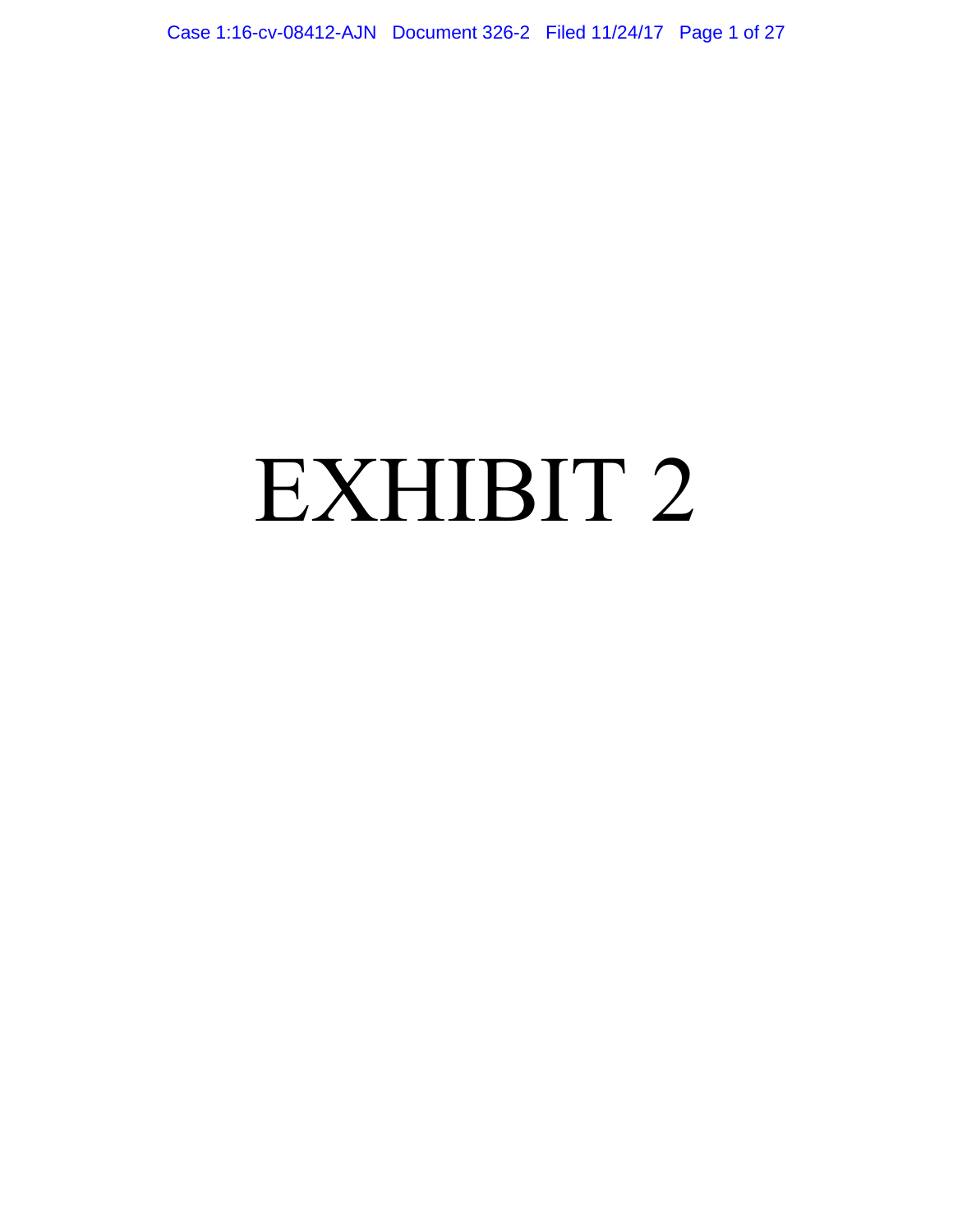### **UNITED STATES DISTRICT COURT FOR THE EASTERN DISTRICT OF PENNSYLVANIA**

| IN RE: NATIONAL FOOTBALL LEAGUE<br><b>PLAYERS' CONCUSSION INJURY</b> | : No. 2:12-md-02323-AB |
|----------------------------------------------------------------------|------------------------|
| <b>LITIGATION</b>                                                    | : MDL No. 2323         |
| THIS DOCUMENT RELATES TO:                                            | : Hon. Anita B. Brody  |
| <b>ALL ACTIONS</b>                                                   |                        |

### **CO-LEAD CLASS COUNSEL'S MOTION TO STRIKE THE LATE-FILED OBJECTION OF CURTIS L. ANDERSON**

Co-Lead Class Counsel move to strike the late-filed objection of Curtis L. Anderson

[ECF No. 6248]. As set forth in the accompanying memorandum of law in support of this motion,

Mr. Anderson's objection fails to comply with this Court's Preliminary Approval Order of July 7,

2014, and, therefore, should be stricken from the record.

Dated: October 21, 2014 Respectfully submitted,

/s/ Christopher A. Seeger Christopher A. Seeger SEEGER WEISS LLP 77 Water Street New York, NY 10005 Phone: (212) 584-0700 Fax: (212) 584-0799 cseeger@seegerweiss.com

**Co-Lead Class Counsel**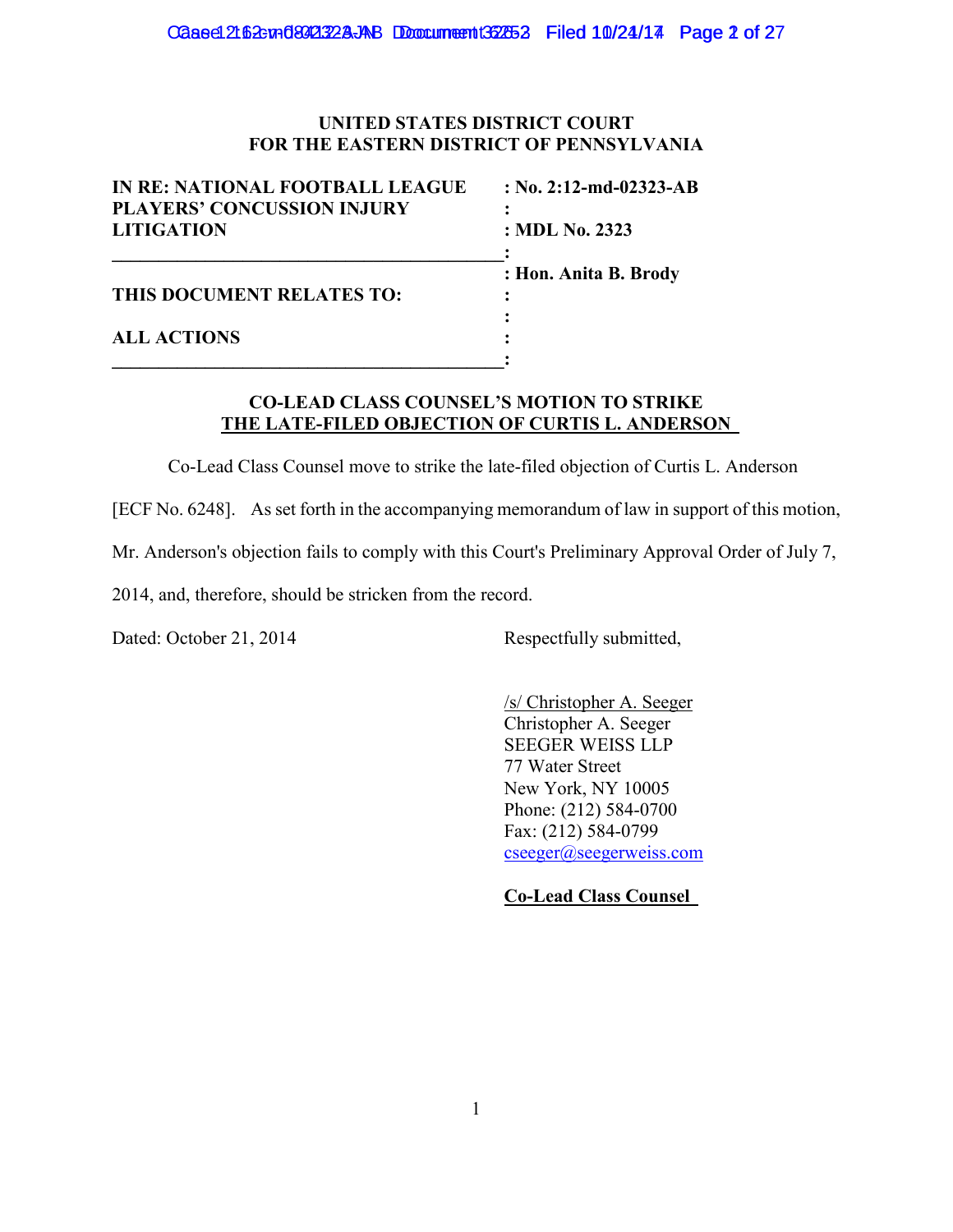Sol Weiss ANAPOL SCHWARTZ 1710 Spruce Street Philadelphia, PA 19103 Phone: (215) 735-1130 Fax:  $(215) 735 - 2024$ sweiss@anapolschwartz.com

### **Co-Lead Class Counsel**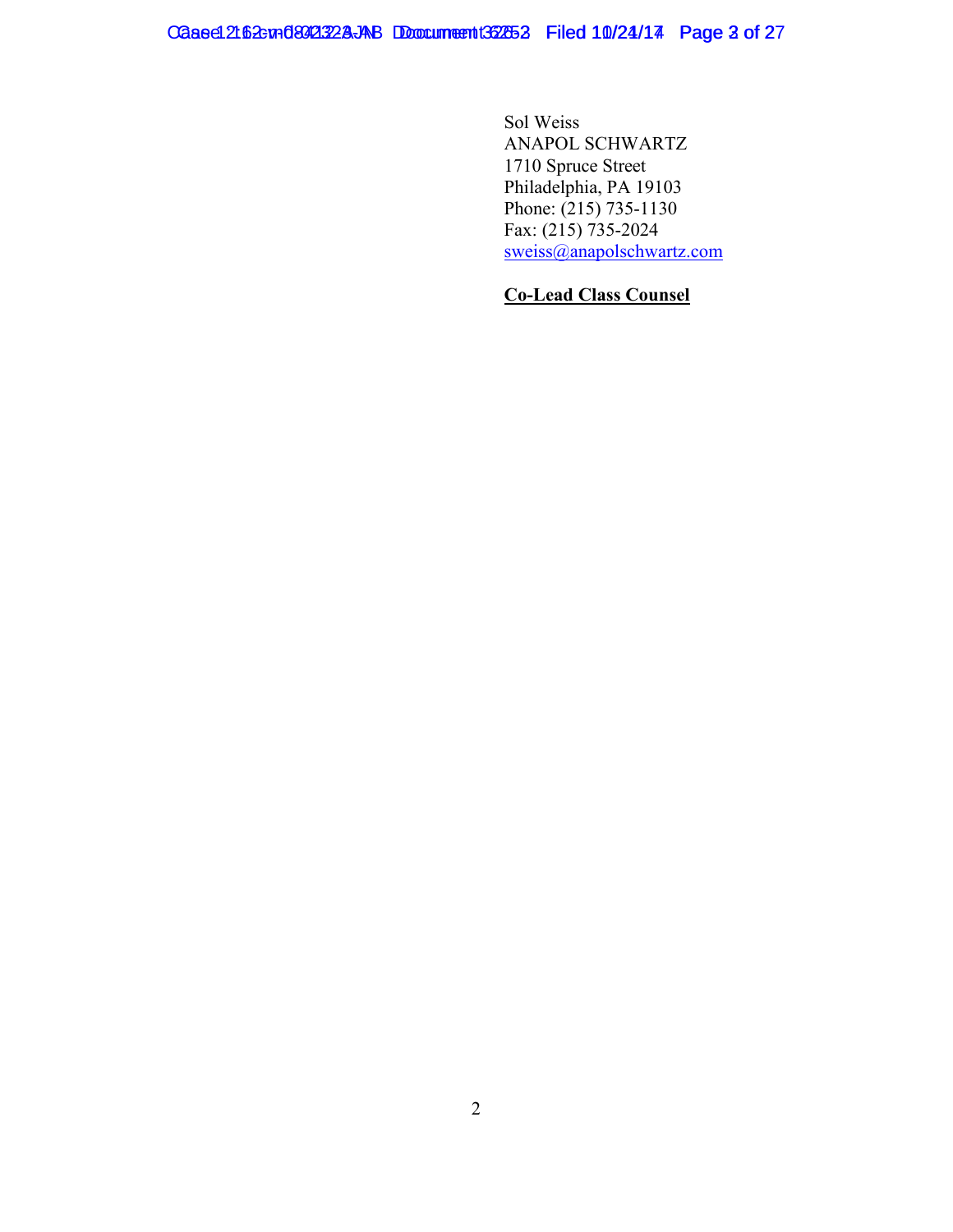### **UNITED STATES DISTRICT COURT FOR THE EASTERN DISTRICT OF PENNSYLVANIA**

| IN RE: NATIONAL FOOTBALL LEAGUE<br><b>PLAYERS' CONCUSSION INJURY</b> | : No. 2:12-md-02323-AB |
|----------------------------------------------------------------------|------------------------|
| <b>LITIGATION</b>                                                    | : MDL No. 2323         |
| THIS DOCUMENT RELATES TO:                                            | : Hon. Anita B. Brody  |
| <b>ALL ACTIONS</b>                                                   |                        |

### **CO-LEAD CLASS COUNSEL'S MEMORANDUM OF LAW IN SUPPORT OF MOTION TO STRIKE THE LATE-FILED OBJECTION OF CURTIS L. ANDERSON**

### **I. INTRODUCTION**

Co-Lead Class Counsel submit this memorandum of law in support of their motion to strike the late-filed objection of Curtis L. Anderson [ECF No. 6248]. As set forth below, Mr. Anderson's objection was filed late and fails to comply with this Court's Preliminary Approval Order of July 7, 2014, and thus, it should be stricken.

### **II. FACTUAL BACKGROUND**

On July 7, 2014, this Court entered its Order granting preliminary approval of the Class

Action Settlement Agreement as of June 25, 2014 (the "Settlement Agreement"). Regarding

objections, this Court adopted and approved the objection procedures of the Settlement Agreement

with an October 14, 2014 deadline, as follows:

The objection procedure set forth in Section 14.3 of the Settlement Agreement is approved. Written objections must be postmarked on or before October 14, 2014. The attached Long-Form Notice explains the objection procedure.

*In re: National Football League Players' Concussion Injury Litig.*, No. 2:12–md–02323–AB, 2014 WL 3054250, at \*14 (E.D. Pa. July 7, 2014) (emphasis added).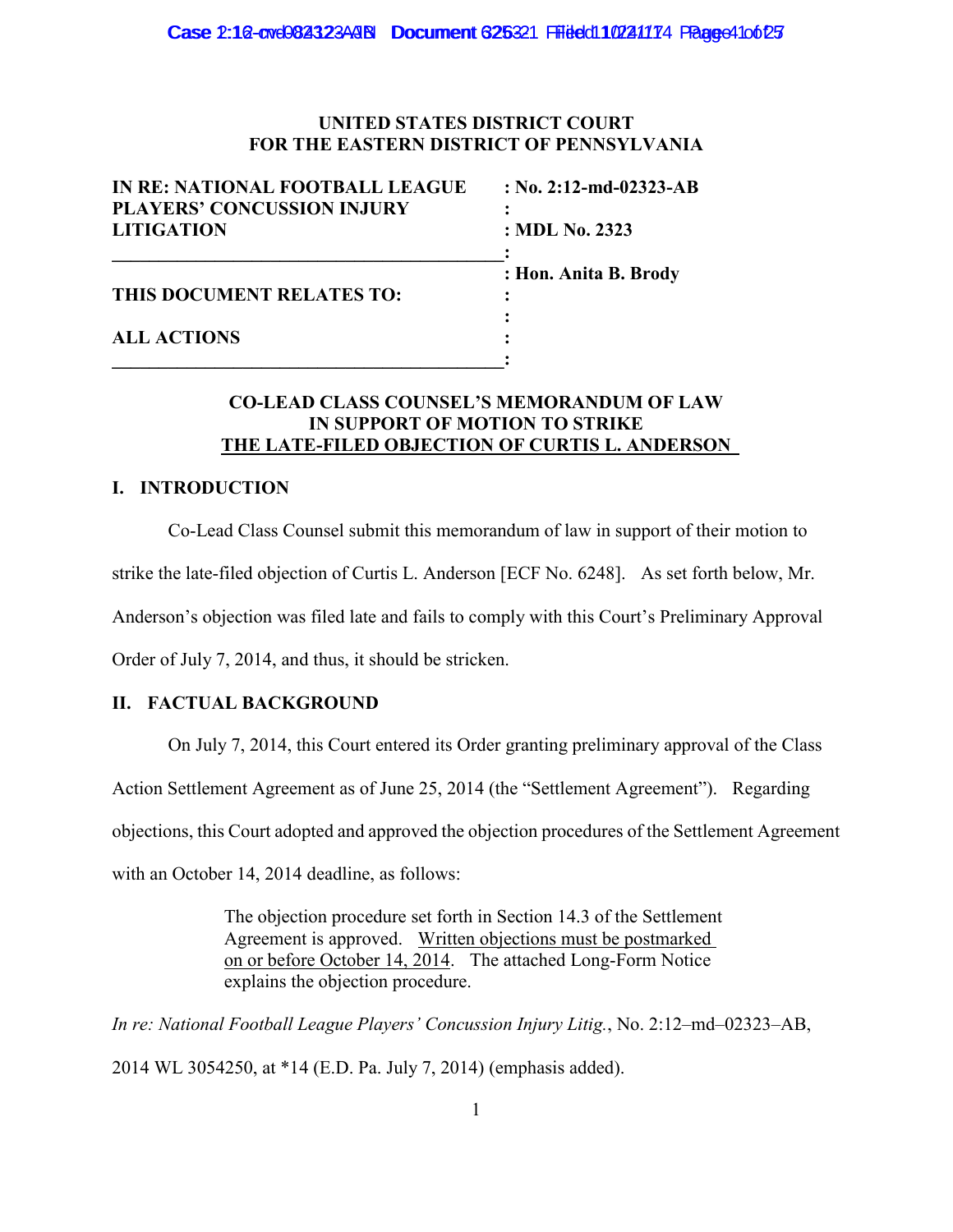### Case 2:12-cve08232344N Document 625321 Filed d10221174 Page 520625

Section 14.3 of the Settlement Agreement sets forth the procedures for objecting Settlement Class Members to timely object. These procedures detail that the following must be provided by October 14, 2014:

- 1) a detailed statement of their objection;
- 2) their printed name, address, telephone number, and date of birth; and
- 3) the dated Personal Signature of the Retired NFL Football Player, Representative Claimant, or Derivative Claimant making the objection (not an electronic signature).

If the objecting Settlement Class Member is represented by counsel, his/her attorney must:

- 1) timely file a notice of appearance by October 14, 2014;
- 2) file a sworn declaration attesting to his or her representation of each objecting Settlement Class Member; and
- 3) comply with the other procedures of the section.

Settlement Agreement [ECF No. 6087], Section 14.3 (a) & (b).

Mr. Anderson, who is represented by counsel, George W. Cochran, Esq., filed his objection out of time, on October 16, 2014. The objection is nothing more than a "copy-cat" or "me too" recital of others' objections. Mr. Anderson, through his counsel George Cochran, shamelessly "adopts all timely objections previously submitted and the legal bases asserted by counsel," purportedly out of concern for "the interest of time." Anderson Objection at 1. In addition to being two (2) days late, the objection is not personally signed by Mr. Anderson. Instead, it is electronically signed, "(*Original signature to follow*)." Mr. Anderson acknowledges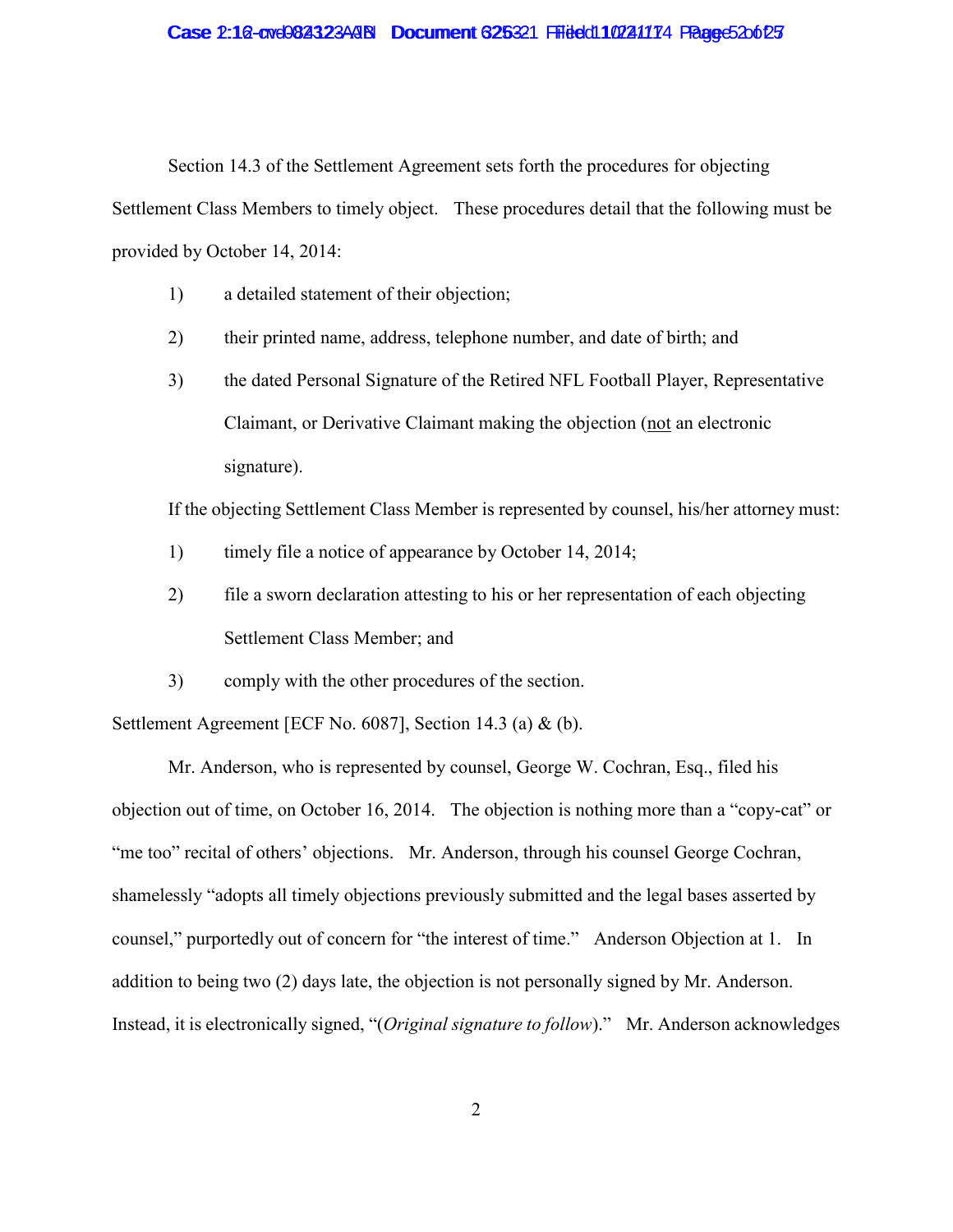### Case 2:12-cvd9823234AB Document 625321 Filded 10021174 Page 63 of 27

that he missed "the official deadline for timely submissions," but suggests his late filing of merely cumulative objections should be excused. *Id.* Co-Lead Class Counsel disagree.

### **III. ARGUMENT**

 $\overline{a}$ 

This Court has absolute discretion to excuse a late-filed objection under the terms of the Settlement Agreement, and as a matter of law. *See National Hockey League v. Metropolitan Hockey Club, Inc*., 427 U.S. 639, 642 (1976). This Court's discretion should be informed by several concerns of importance.

First, Mr. Anderson, through George Cochran, acknowledges his tardiness. His justification for being late is that he "only recently learned that the class notice does not accurately summarize the actual settlement." Anderson Objection at  $1<sup>1</sup>$  This tardiness, however, is likely due to the fact that Mr. Anderson's retention of (and possibly solicitation by) George Cochran did not occur until *after* the Preliminary Approval Order's deadline of October 14th. George Cochran's Declaration of retention concedes as much, as it too is dated October 16, 2014. *See* ECF No. 6248-1.

Second, George Cochran is a professional objector<sup>2</sup> and a habitual late filer of objections. Indeed, this is not the first time George Cochran has ignored the deadline to object in a class action settlement in the Eastern District of Pennsylvania. In the *Diet Drugs* litigation, MDL No. 1203,

 $<sup>1</sup>$ As the Court is aware, the Notice program approved by this Court began immediately after</sup> the Order of Preliminary Approval issued – in July. Notice issued using first class mail, television, print media, and the internet, *e.g*., www.nflconcussionsettlement.com. In addition to the official notice program, widespread news coverage of the settlement has and continues to occur. For Mr. Anderson to claim that he only recently learned of the settlement defies credulity.

<sup>2</sup> *See Devlin v. Scardelletti*, 536 U.S. 1, 21-22 & n. 5 (2002)(Scalia, J., dissenting)(noting that professional objectors are those "who seek out class actions to simply extract a fee by lodging generic, unhelpful protests.").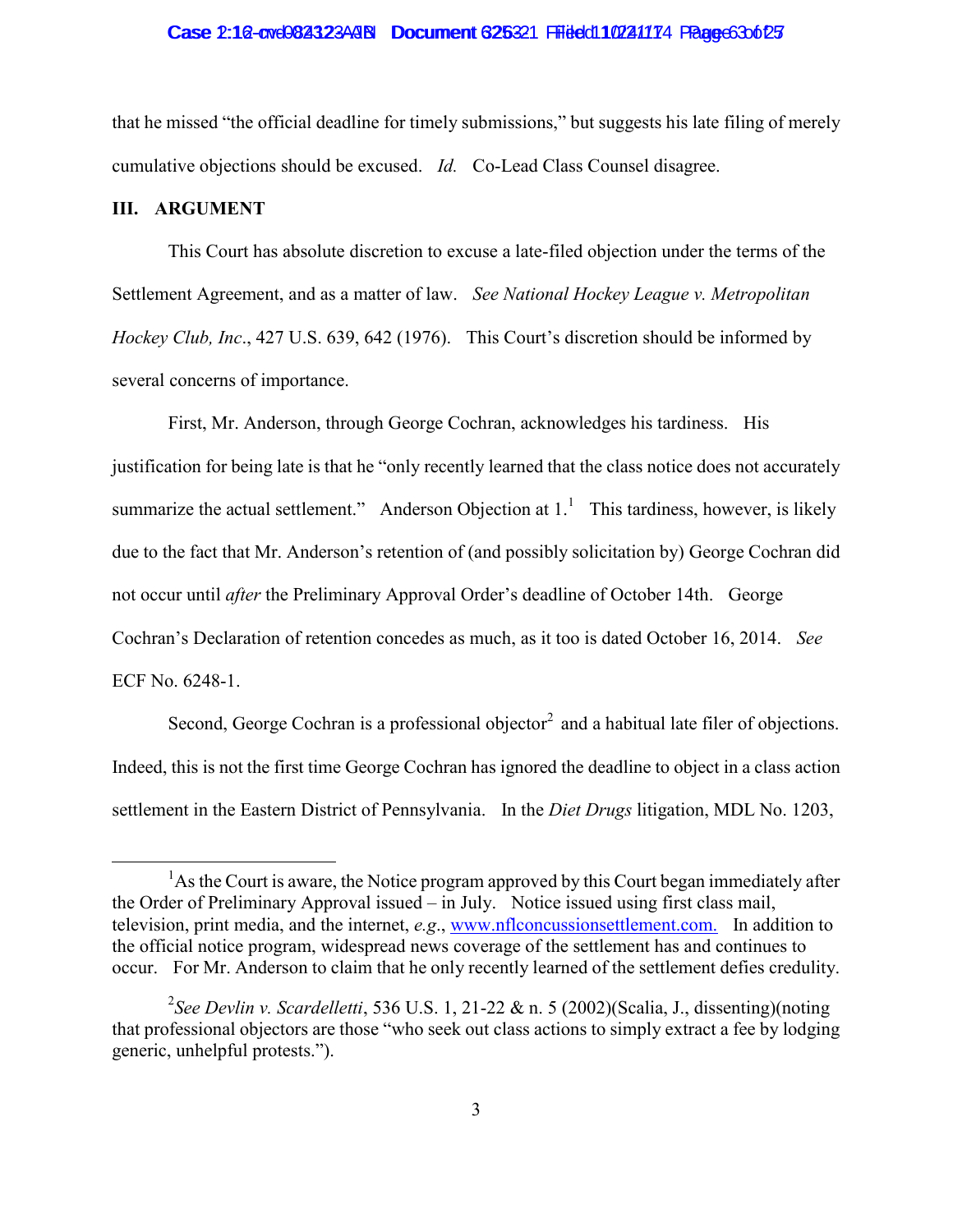### Case 2:12-cve08232344N Document 625321 Filed 10221174 Page 74 of 27

for example, George Cochran *never* filed of record his clients' objections. Instead, on their behalf, he moved to intervene in the litigation almost a month *after* the deadline for filing objections. Class Counsel opposed George Cochran's late-filed motion.<sup>3</sup> Then-Chief Judge Bechtle denied the motion. *See In re Diet Drugs (Phentermine/ Fenflura-mine/Dexfenfluramine) Prods. Liab. Litig.*, MDL 1203, PTO No. 1295 (E.D. Pa. May 8, 2000), attached hereto as Exhibit "B." *See also In re: TFT-LCD Flat Panel Antitrust Litig.*, No. 07-md-1827 (N.D. Cal.) [ECF No. 5497, at 2] (George W. Cochran acknowledges that the objection deadline was April 13, 2012, yet he filed the objection on his clients' behalf five (5) days later, on April 18, 2012), attached hereto as Exhibit "C."

Third, Mr. Anderson's objections, through George Cochran here, are at best cumulative and duplicative of other objectors, including Mr. Cochran's brother, Edward W. Cochran, also a professional objector, but one who managed to file timely his clients' objections in this case. *See* ECF No. 6213 (Objection of Cleo Miller, *et al*., filed by Edward W. Cochran, and yet another professional objector, John J. Pentz). $4$  Mr. Anderson expressly adopts the objections of those who *timely* filed. As a late adopter, no new insights or perspective on the Settlement Agreement are gained by considering the objections repeated by George Cochran. Instead, the Court, the class, and Co-Lead Class Counsel are subjected to the "generic, unhelpful protests" of a professional objector who has lodged objections in an obvious attempt to extract an extortionate fee for his own self-aggrandizement.

 $\overline{a}$ 

<sup>&</sup>lt;sup>3</sup>Because these events occurred 14 years ago, only a copy of the electronic version of the opposition in MDL 1203's files is currently available, and is attached hereto as Exhibit "A."

<sup>4</sup> *See In re Initial Public Offering Sec. Litig.*, 671 F. Supp.2d 467, 496 n. 219 (S.D.N.Y. 2009) (citing cases characterizing Mr. Pentz as a "professional objector").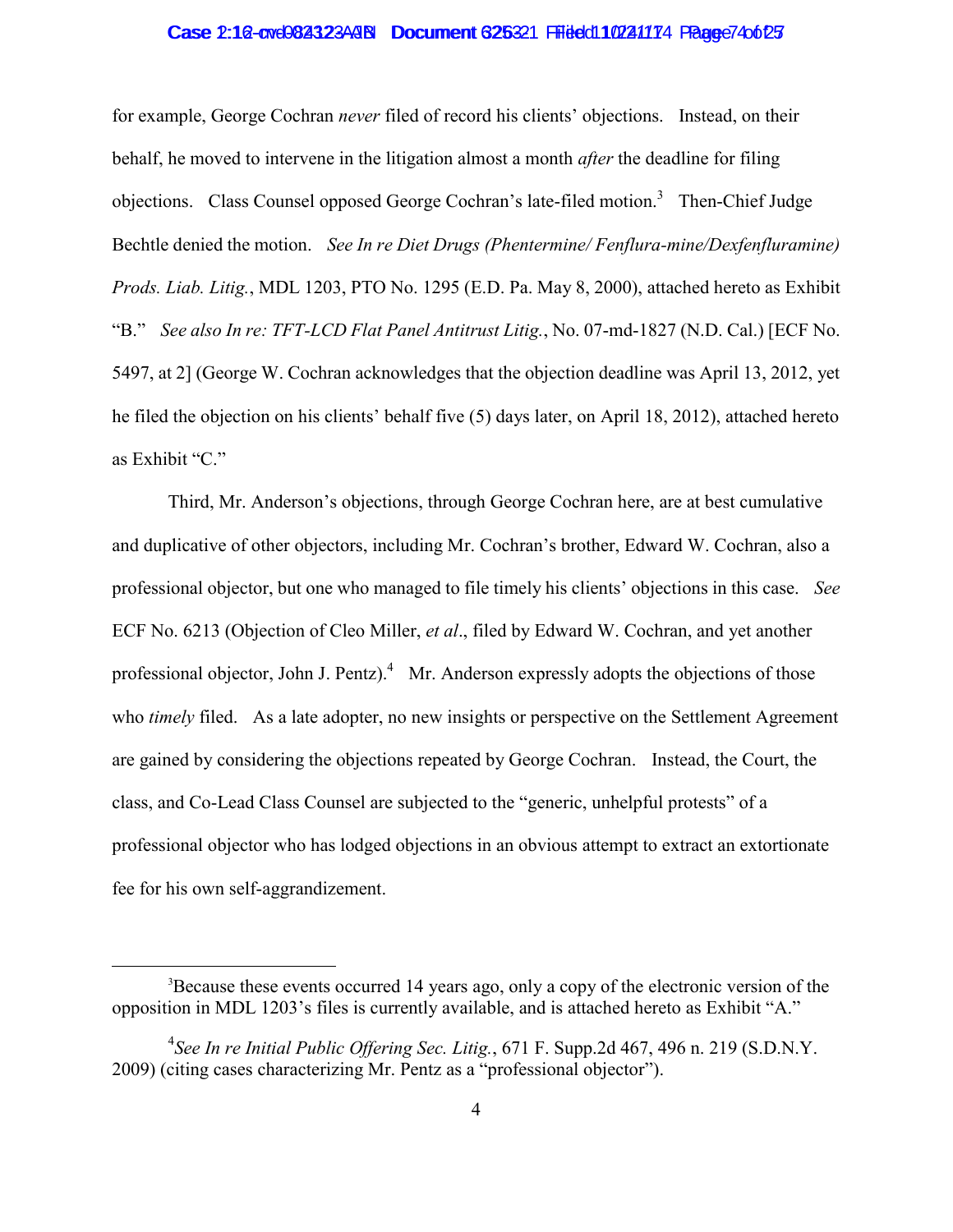### Case 2:12-cve08232344N Document 625321 Filed d10221174 Page 85 of 27

All told, there is no justification for considering these late-filed objections. The terms of the Settlement Agreement should apply, *i.e.*, by failing to comply with terms of this Court's order adopting the provisions of Section 14.3, Mr. Anderson has waived and forfeited his rights to object. Settlement Agreement, Section 14.3(d).

### **IV. CONCLUSION**

For the reasons stated herein, the late-filed objections of Mr. Anderson should not be considered. Co-Lead Class Counsel's motion to strike the objections should be granted.

Dated: October 21, 2014 Respectfully submitted,

/s/ Christopher A. Seeger Christopher A. Seeger SEEGER WEISS LLP 77 Water Street New York, NY 10005 Phone: (212) 584-0700 Fax: (212) 584-0799 cseeger@seegerweiss.com

### **Co-Lead Class Counsel**

Sol Weiss ANAPOL SCHWARTZ 1710 Spruce Street Philadelphia, PA 19103 Phone: (215) 735-1130 Fax: (215) 735-2024 sweiss@anapolschwartz.com

### **Co-Lead Class Counsel**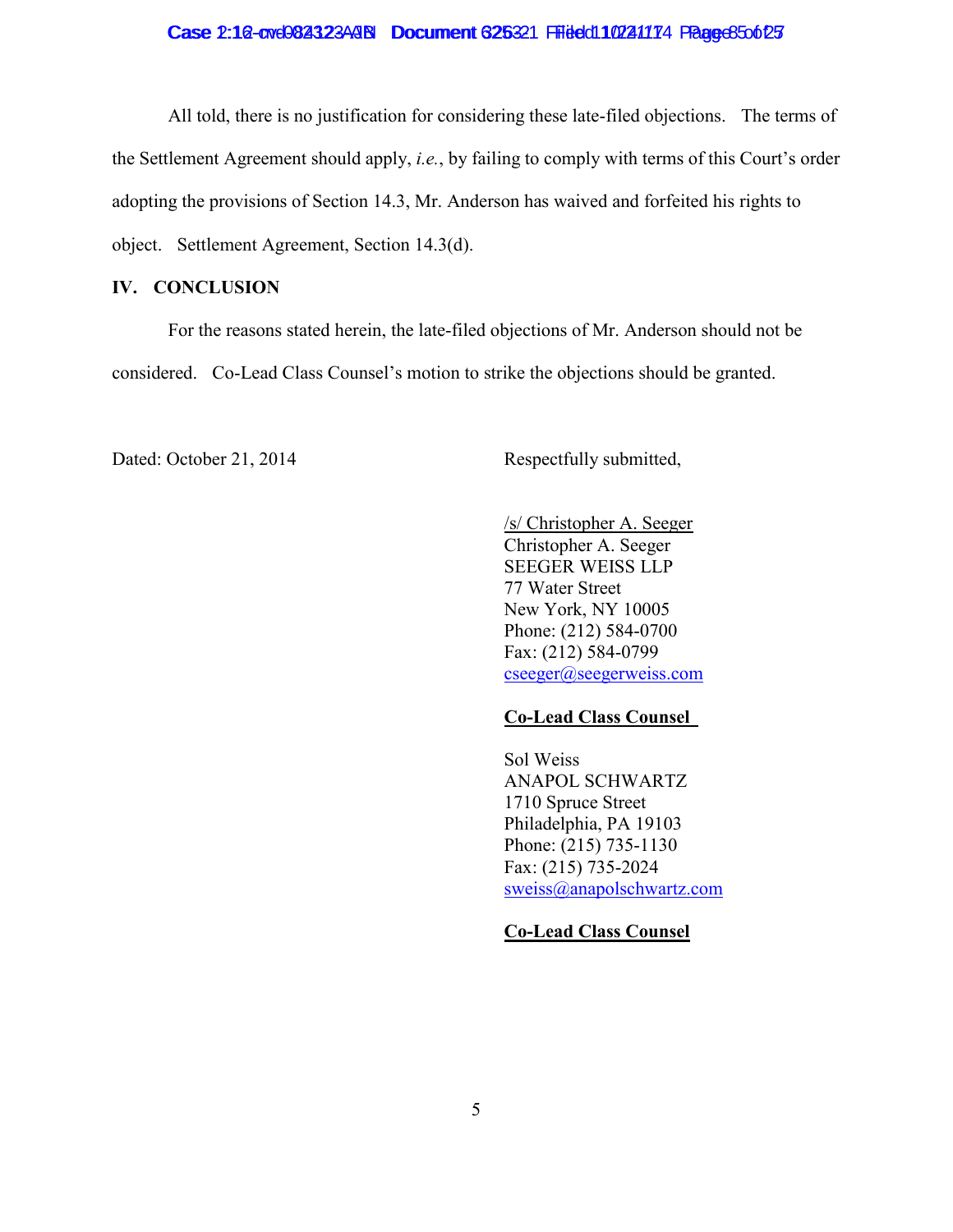Case 2:12-cvd082323AdR Document 625322 Filedd10221174 Page 210628

# EXHIBIT A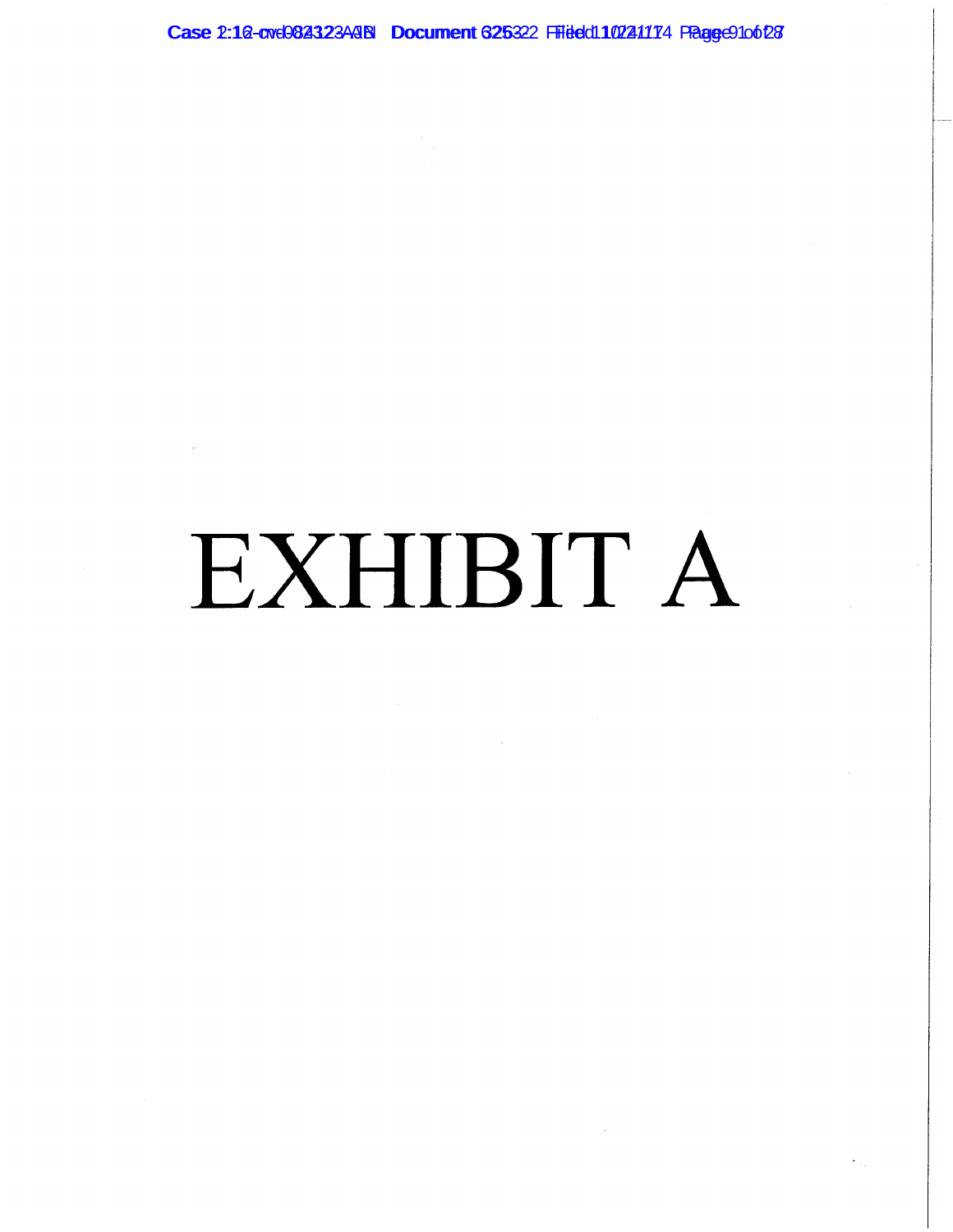### IN THE UNITED STATES DISTRICT COURT FOR THE EASTERN DISTRICT OF PENNSYLVANIA

| IN RE DIET DRUGS (Phentermine/<br>Fenfluramine/Dexfenfluramine)<br>PRODUCT& LIABILITY LITIGATION                                              | MDL Docket No. 1203       |
|-----------------------------------------------------------------------------------------------------------------------------------------------|---------------------------|
| THIS DOCUMENT RELATES TO<br>ALL ACTIONS                                                                                                       |                           |
| SHEILA BROWN, SHARON GADDIE,<br>VIVIAN NAUGLE, QUINTIN LAYER,<br>and JOBY JACK&ON-REID,<br>Individually and all others similarly<br>situated, |                           |
| Plaintiffs.<br>V.                                                                                                                             | CIVIL ACTION NO. 99-20593 |
| AMERICAN HOME PRODUCT&:<br>CORPORATION,                                                                                                       |                           |
| Defendant.                                                                                                                                    |                           |

### RESPONSE IN OPPOSITION TO MOTION TO INTERVENE BY THE GEORGE W. COCHRAN OBJECTORS

### I. INTRODUCTION

On April 25, 2000, the George W. Cochran objectors, i.e., Phyllis M. Rodriguez, Frances Dammage, Sherri D. Weineke, Dam Butler, Lynn Deed, Carl Wolf, Ted Doak, Sherrie Brichetto and Kim Heaton, moved pursuant to Fed.D.Civ.D. 24 to intervene as of right into the Brown litigation. As the Cochran litigants' intervention needlessly duplicates the objections and requests of other intervenors, the motion is unnecessary, as well as substantively defective.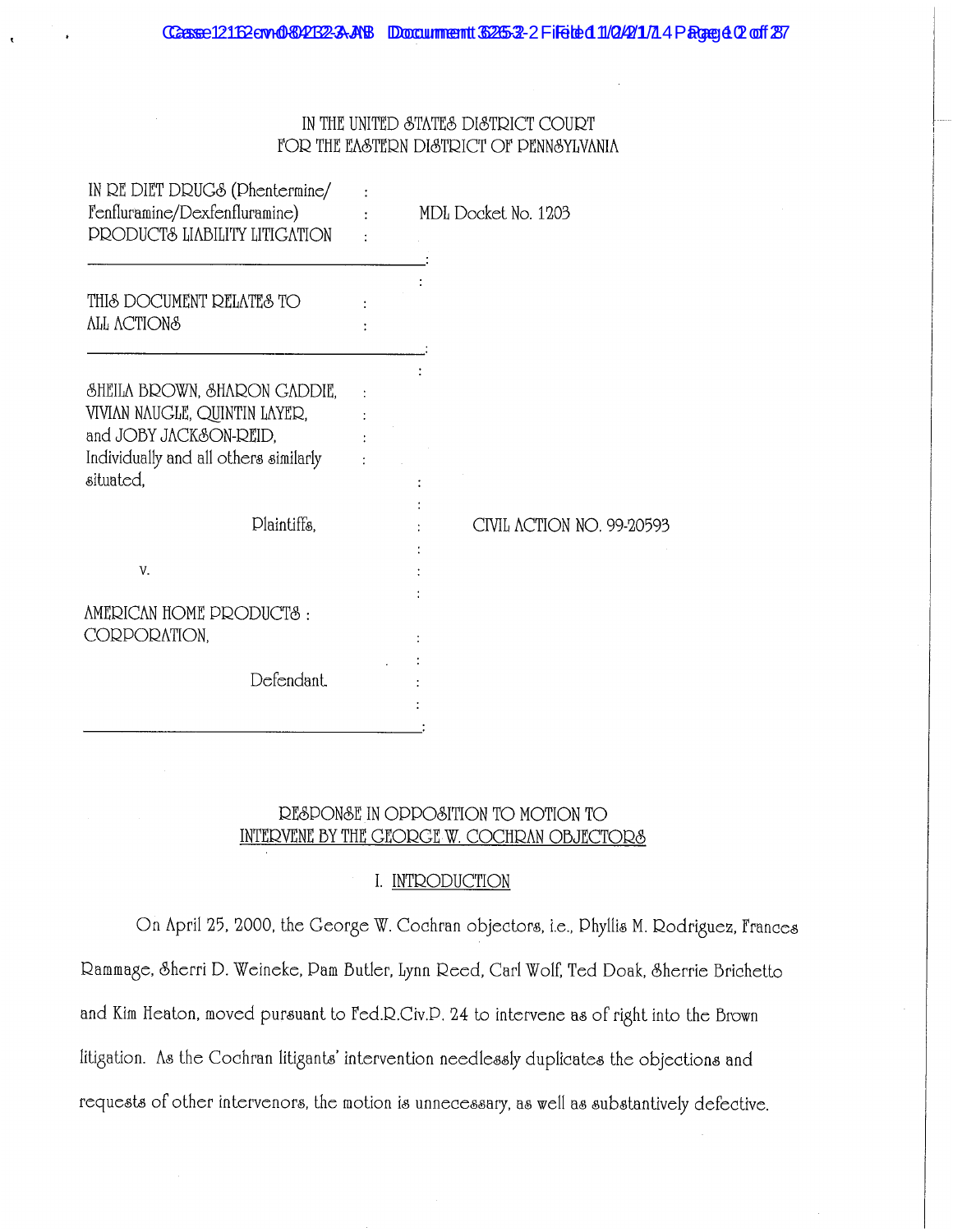Accordingly, class counsel respectfully request that the motion be denied.

### II. FACTUAL BACKGROUND

The Cochran objectors served their motion to intervene on April 25, 2000. In their motion, the Cochran objectors suggest that on March 28, 2000 they jointly noticed their intention to appear and object to the proposed &ettlement Agreement. Class counsel were never served with that alleged pleading. Moreover, the pleading does not appear on the official docket of the Court in MDL 1203. It is highly questionable whether the objection was timely, vis a vis, the March 30, 2000 deadline imposed by the Settlement Agreement and PTO No. 997. Despite these objections allegedly being filed on March 28, 2000, the Cochran objectors now seek to move to intervene pursuant to  $\text{Fed.P.Civ.P. } 24(a)(2)$  as a matter of right on the mistaken grounds that their untimely motion to intervene is necessary to preserve their standing to object.

### III. ARGUMENT

### $\Lambda$ . The Cochran Objectors Can Not Satisfy the <u>Requirements</u> For Intervention as of Right.

In Kleisser v. U.S. Forest Services, 157 F.3d 964 (3d Cir. 1998), the Third Circuit pronounced the four criteria for intervention as of right. These four elements for intervention under Quie 24(a) are: (1) a timely application for intervention exists; (2) sufficient interests in the litigation; (3) the threat of impairment of that interest exists; and (4) inadequate representation of the applicant's interests. Id. at 969. As discussed below, these four criteria have not been met here.

First, the motion to intervene, served on April 25, 2000, less than a week before the

 $\overline{2}$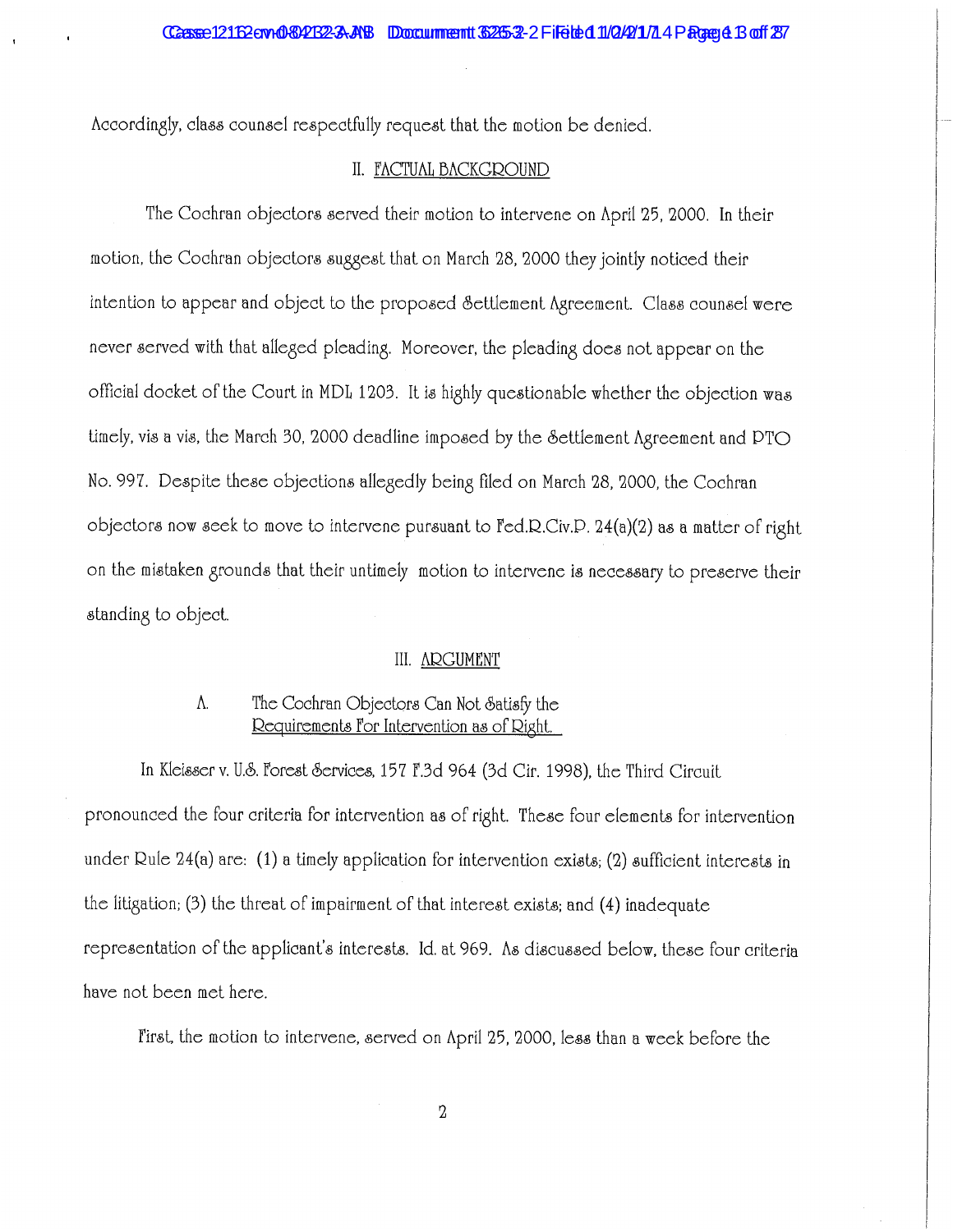### Casse 12162 en 184262-3 AVB Documment \$25-3-2 Fire ted 1/2/4/1/1 4 P age d 2 of 27

Final Fairness hearing is untimely. Because a significant question exists as to whether the objections by these objectors were ever properly made, to allow intervention for persons whose objections were untimely in the first instance provides no meaningful relief. Intervention for the purpose of stating an objection that is prohibited from being stated as a consequence of its untimeliness is a useless gesture. Since the objection is untimely and the motion for intervention was filed at the eleventh hour, it too should be found to be untimely. Further, because the Third Circuit does not require the intervention of objectors to present their objections at the Final Fairness Hearing or require intervention as predicate to standing by which an objector may appeal the determination of this Court following the Final Fairness Hearing, intervention is entirely unnecessary. See Bell Atlantic v. Bolger, 2 F.3d 1304 (3d Cir. 1993).

Second, class counsel assume that the factual averments that the objectors are U.S. citizens that ingested Pondimin or Redux is accurate. Accordingly, it would appear that they have an interest in the subject matter of the settlement. However, class counsel are uncertain as to whether any of these persons have opted out of the settlement or whether their counsel have other clients that are participating in the settlement in which case, a disqualifying conflict under Corn Derivatives exists. Further, since their counsel have violated PTO No. 1244, as to the obligations to provide an affidavit regarding the composite of their client base, or to provide discovery of their clients, it is unclear whether a satisfactory interest remains in the subject matter of this litigation.

Third, while the objectors correctly suggest that they will be bound by the judgment if this Court finally approves the proposed class settlement, it is not clear that any of their

 $\mathbf{3}$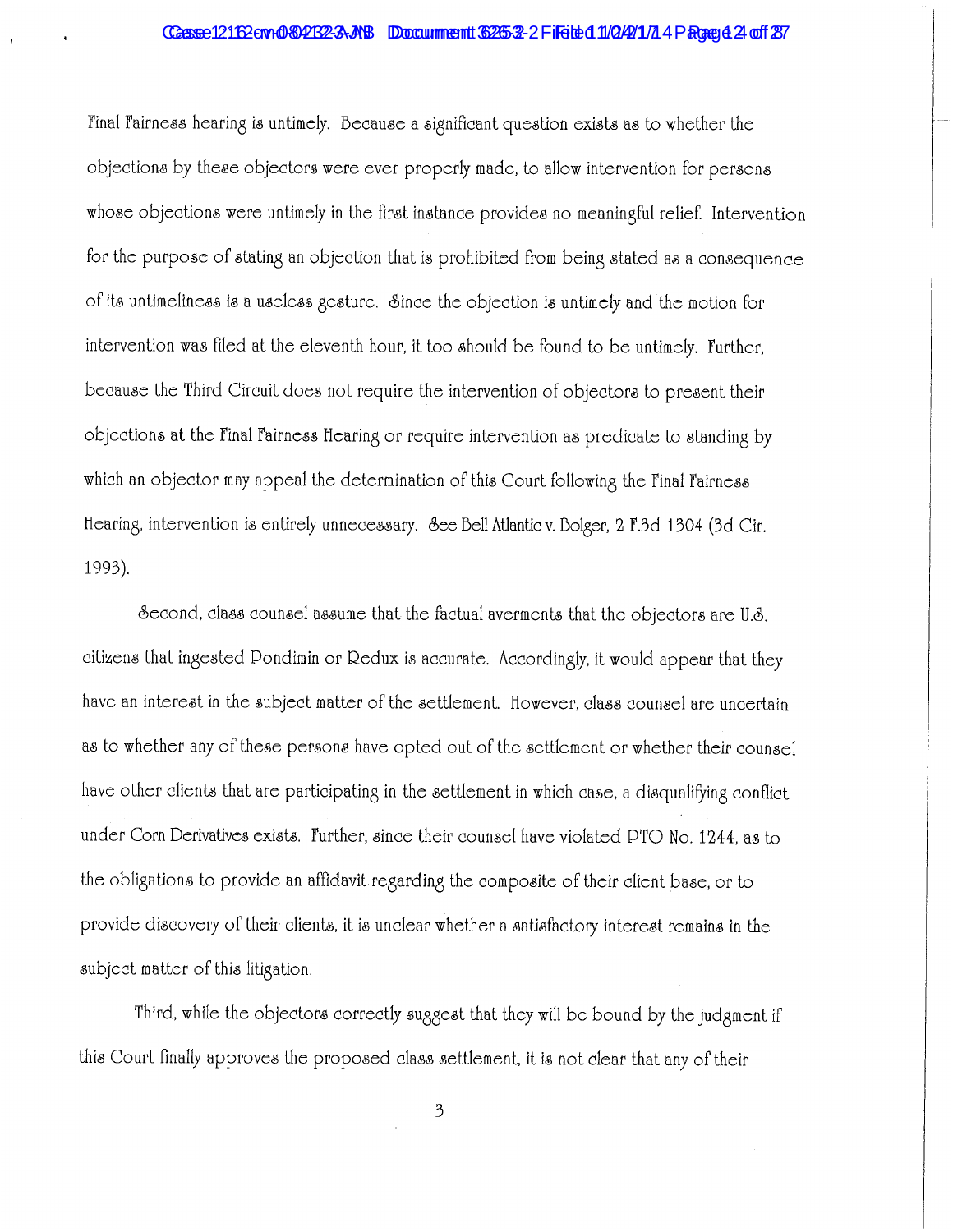### Casse 12162 en 184262-3 ANB Documment \$25-3-2 Fire ted 1/2/4/1/1 4 P age d 3 off 27

interests will be impaired by the final approval of the settlement. The objectors continually refer to "their interests" as being impaired. However, they do not indicate what interests will be impaired by the settlement or how their interest will be impaired or impeded by the settlement. Indeed, because the Settlement Agreement is fair, reasonable and adequate, no meaningful interest will be impaired or impeded.

Fourth, the objectors self-serving statement that adequate representation is in question, is simply not correct. These objectors present a new twist on the adequacy requirement of Rule 23(a)(4). Under these objectors' views, although counsel may have been adequate during the litigation, or indeed during the settlement negotiations, however, once the settlement is presented for preliminary approval, counsel's adequacy is rendered doubtful because they may actually seek to have the settlement finally approved. This strange dialectic is not the law. Indeed, this Court and others have found class counsel to be adequate counsel for purposes of administering the MDL as well as presenting class claims. See PTO Nos. 6, 865, 997 and Vadino v. American Home Products Corp., No. MID-L-425-98 (N.J. Super. Jan. 26, 1999). Accordingly, class counsel are more than adequate representatives for the class.

Class counsel also suggest that to the extent these objectors feel that their claims are not being adequately presented, similar objections have been presented by a variety of other counsel, some of whom may in fact be associated with counsel for these objectors.<sup>1</sup> Thus, as

<sup>&</sup>lt;sup>1</sup>Because of the untimeliness of the objection by the George W. Cochran objectors, class counsel never had an opportunity to take discovery of their counsel. Nor did these counsel submit their clients for depositions as required by PTO No. 1244 or provide a Corn Derivatives affidavit describing the composite of their client base. Class counsel, therefore, have no database from which to understand these Cochran objectors' motives.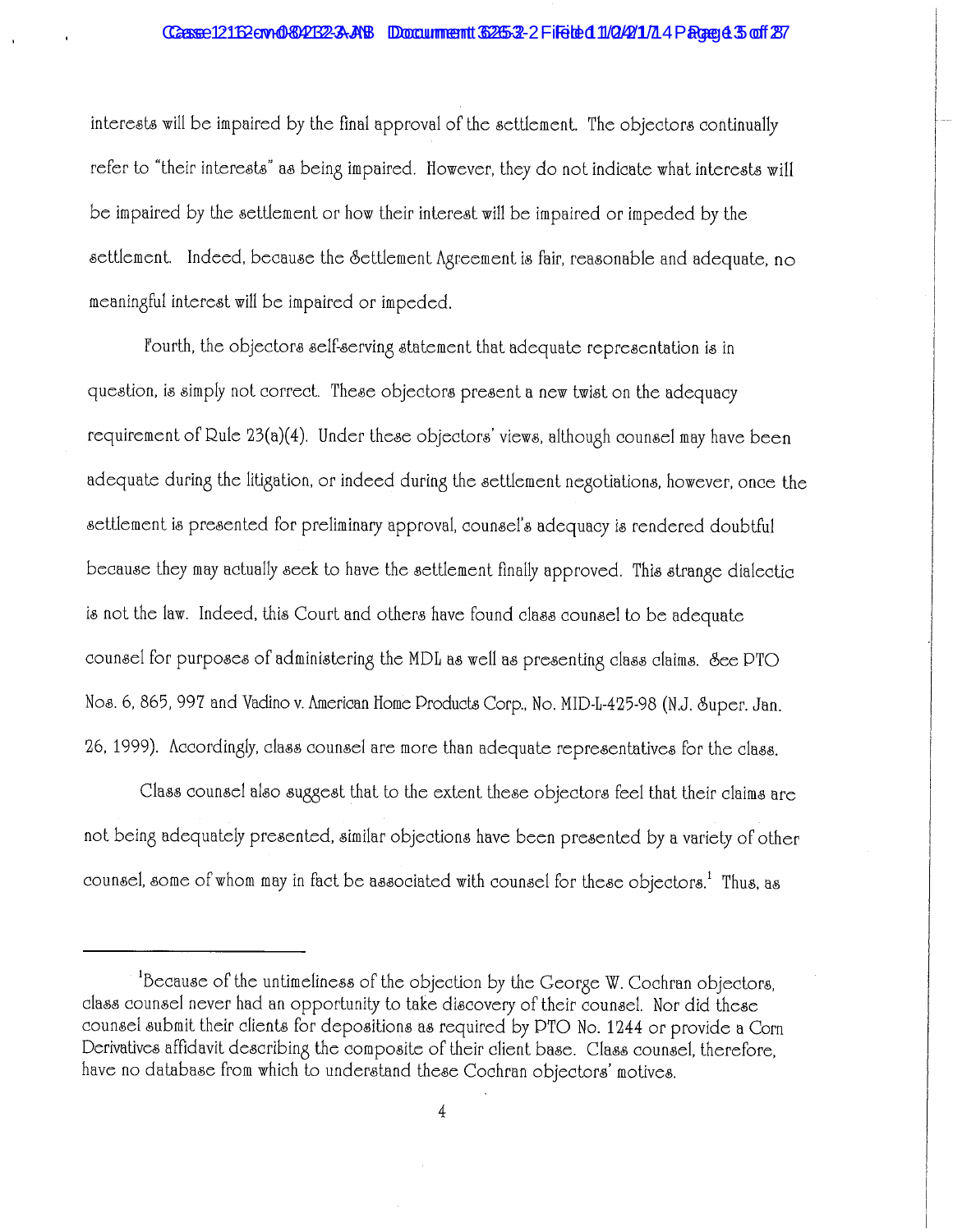CCasse 12162 en 10822323. ANB Doccurrent \$253-2 Fife te 1 11 0 22 1 1 1 4 P Rape 4 4 of 37

other objectors are making similar presentations, the necessity for duplicative and cumulative objections such as those presented by these objectors through the form of a motion to intervene becomes all the more attenuated and unnecessary.

### IV. CONCLUSION

As a consequence of these objectors inability to meet the criteria for intervention as of right, class counsel respectfully request that the motion be denied.

Dated: April 30, 2000

Respectfully submitted, Class Counsel

Arnold Levin, Esq. LEVIN FISHBEIN SEDRAN & BERMAN Suite 500 510 Walnut &treet Philadelphia, Pennsylvania 19106  $(215)$  592-1500

Gene Locks, Esq. GREITZER & LOCKS  $20<sup>th</sup>$  Floor 1500 Walnut &treet Philadelphia, Pennsylvania 19102 (800) 828-3489

Michael D. Fishbein, Esq. LEVIN FISHBEIN SEDRAN & BERMAN Suite 500 510 Walnut &treet Philadelphia, Pennsylvania 19106  $(215) 592 - 1500$ 

Sol H. Weiss, Esq. ANAPOL & CHWARTZ WEI&& COHAN FELDMAN & SMALLEY, P.C. 1900 Delancey Place Philadelphia, Pennsylvania 19103  $(215)$  735-2098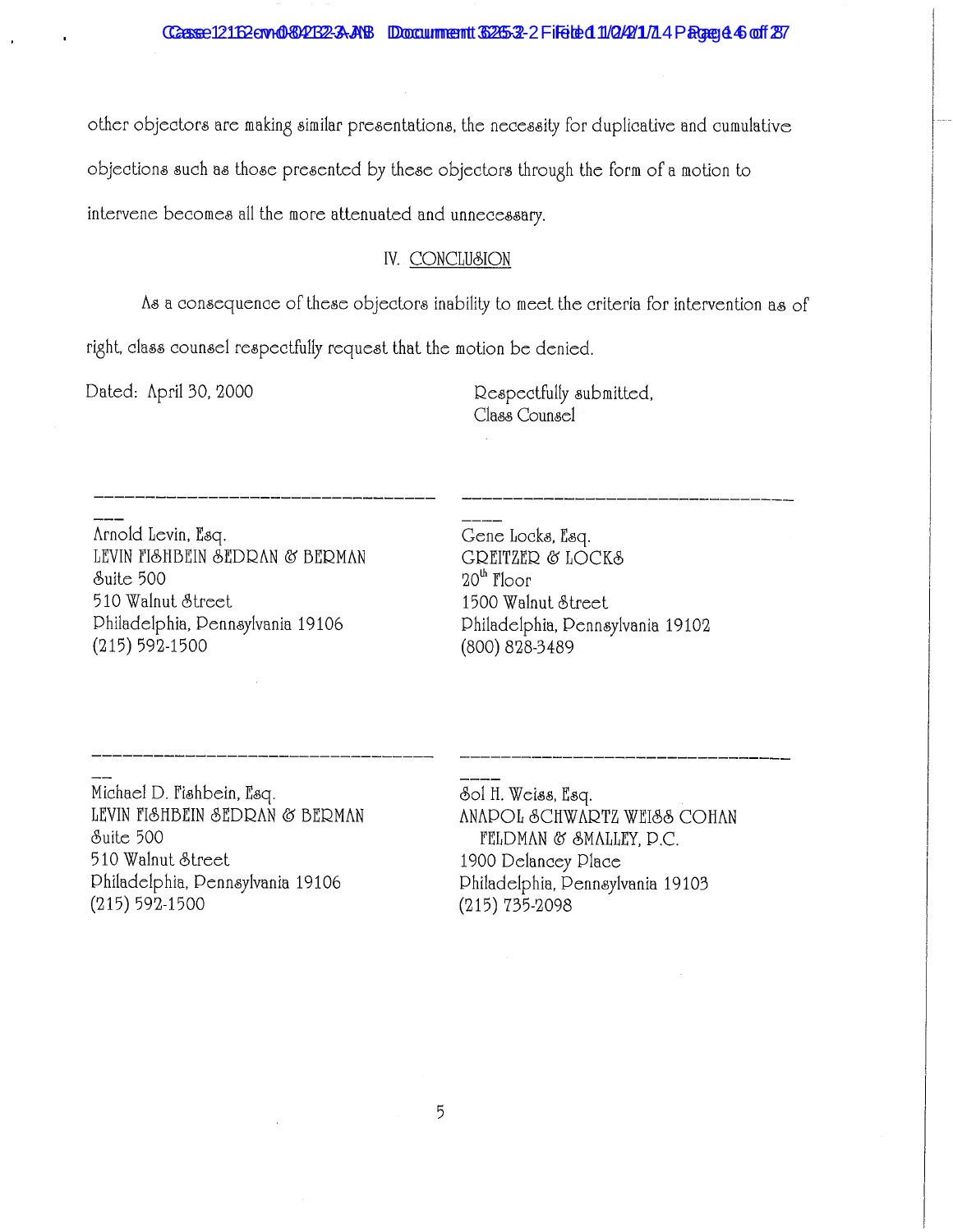### CCasse 12162 enviol 8/2032-34 AVB Doccurrent \$225-3-2 Fire ted 1/2/2/1/14 P agae 45 off 27

Stanley Chesley, Esq. WAITE & CHNEIDER BAYLE&& & CHE&LEY 1513 Central Trust Tower Fourth & Vine Streets Cincinnati, Ohio 45202  $(513) 621 - 0267$ 

Charles R. Parker, Esq. Hill & Parker 5300 Memorial, &te. 700 Houston, TX 77007  $(713) 868-5581$ 

John J. Cummings, Esq. CUMMINGS CUMMINGS & DUDENHEFER 416 Gravier &treet New Orleans, Louisiana 70130  $(504) 586 - 0000$ 

For the Plaintiffs' Management Committee

For Subclass 1(a):

For &ubclass 2(b):

Dianne Nast, Esq. RODA & NAST 801 Estelle Drive Lancaster, PA 17601  $(717)892-3000$ 

R. Eric Kennedy, Esq. WEISMAN, GOLDBERG, WEISMAN **& KAUFMAN** 1600 Midland Building 101 Prospect Avenue West Cleveland, OH 44115  $(216) 781 - 1111$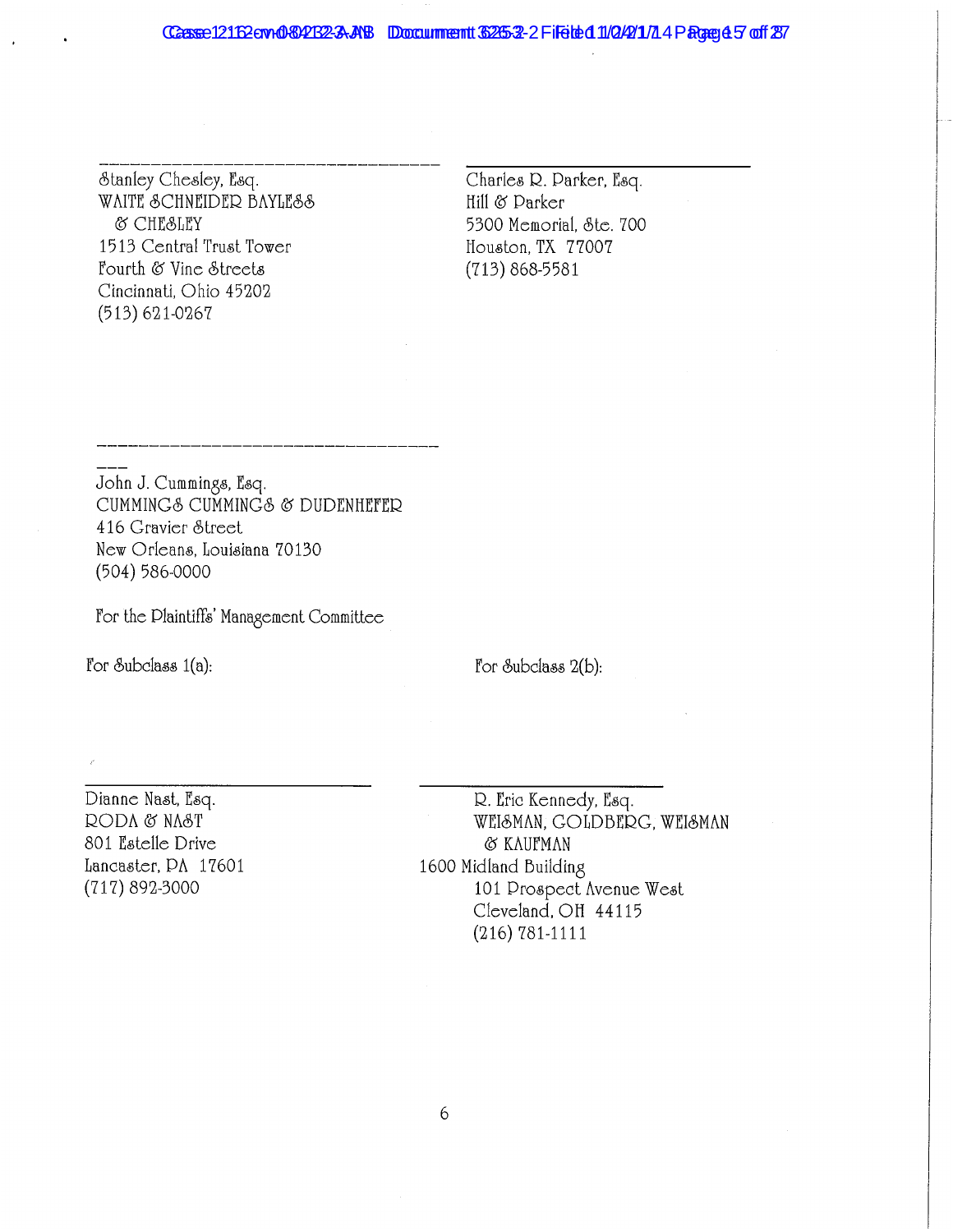### Casse 12162 cm 0822323 ANB Documment \$253-2 Fire ted 1/0/2/1/14 P age d & off 27

For Subclass 1(b):

For &ubclass 3:

Richard Lewis, Esq. COHEN, MILSTEIN, HAUSFELD & TOLL 1100 New York Avenue, N.W. Suite 500, West Tower Washington, D.C. 20005  $(202)$  408-4600

Richard Wayne, Esq. STRAUSS & TROY The Federal Reserve Building 150 East 4th Cincinnati, OH 45202-4018  $(513) 621 - 2120$ 

For Subleass 2(a):

Mark W. Tanner, Esq. FELDMAN, SHEPHERD & WOHLGELERNTER 1845 Walnut &treet, 25th Floor Philadelphia, PA 19103  $(215)$  567-8300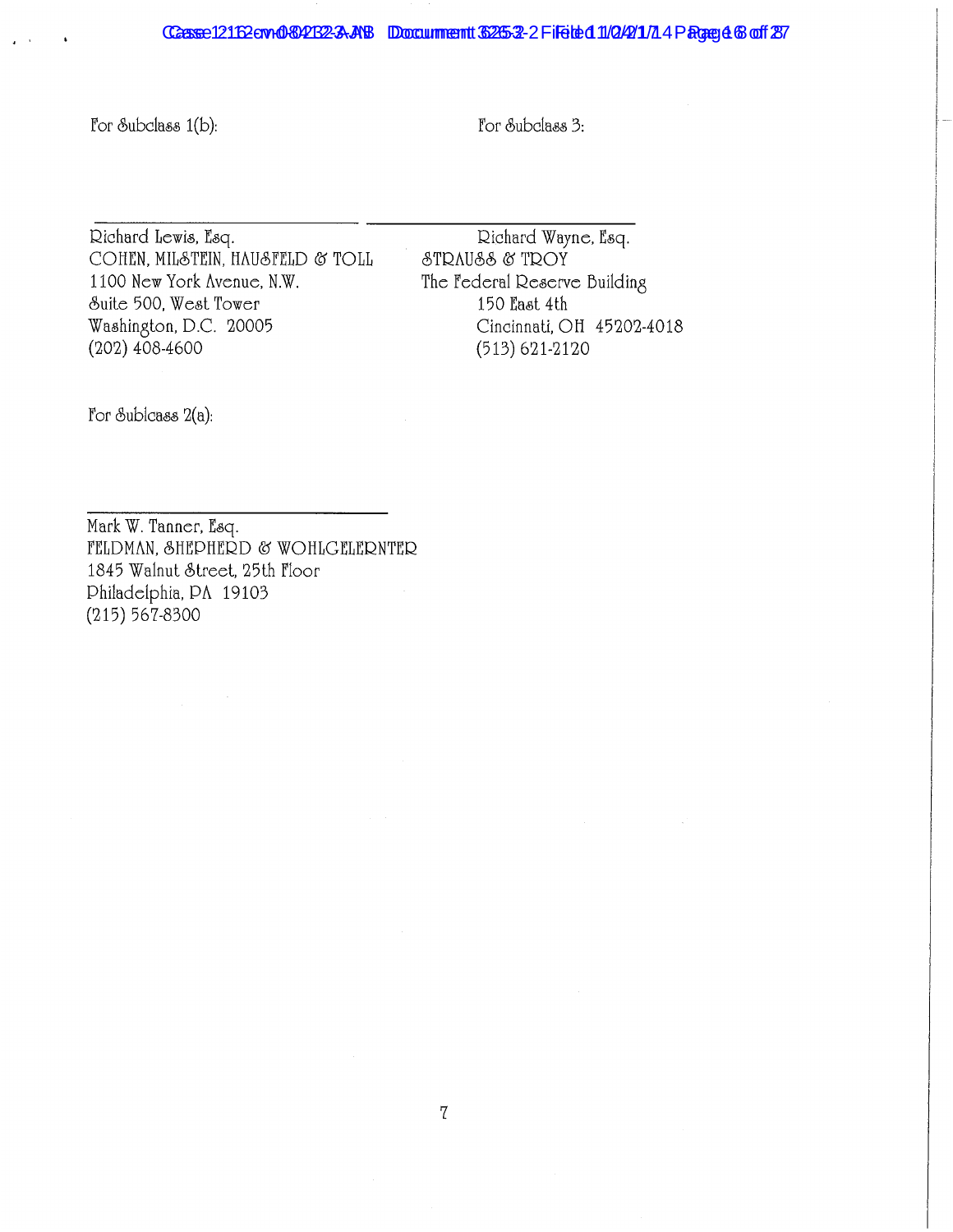Casse 12162ev+084262-3 AYB Document 325-3-3 File ted 11/2/4/1/14 Page 4 7 of 27

# EXHIBIT B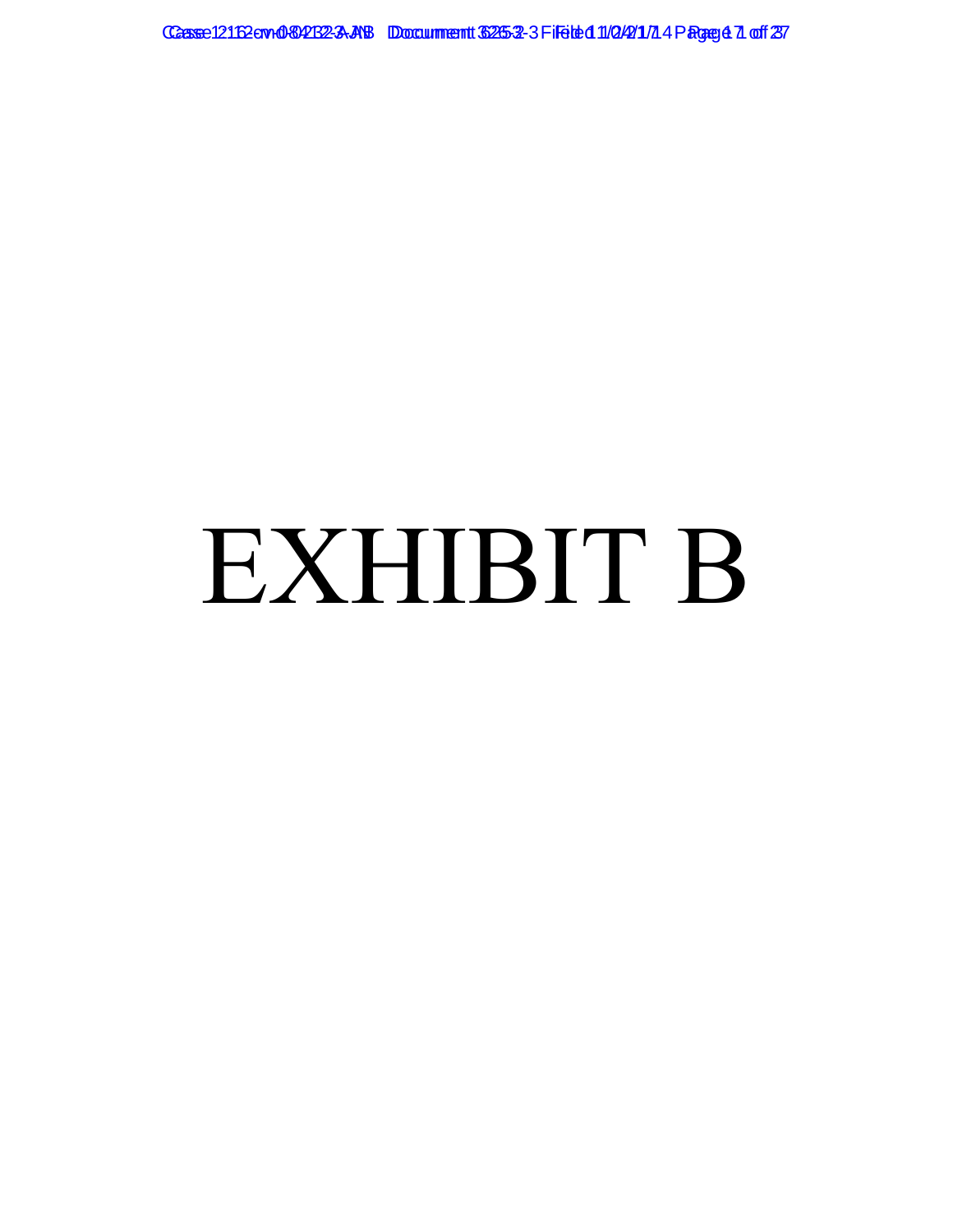

IN THE UNITED STATES DISTRICT COURT FOR THE EASTERN DISTRICT OF PENNSYLVANIA

| IN RE: DIET DRUGS<br>(PHENTERMINE, FENFLURAMINE,  | MDL DOCKET NO. 1203                     |
|---------------------------------------------------|-----------------------------------------|
| DEXFENFLURAMINE) PRODUCTS<br>LIABILITY LITIGATION |                                         |
| THIS DOCUMENT RELATES TO:                         | FILED                                   |
| SHEILA BROWN, et al.                              | $MAT - 82000$                           |
| V <sub>1</sub>                                    | MICHALL E. KUISZ, Cierk<br>$B/$ Dep. Cl |
| AMERICAN HOME PRODUCTS                            |                                         |

AMERICAN HOME PRODUCTS CORPORATION

CIVIL ACTION NO. 99-20593

. **Dep.** Clerk

PRETRIAL ORDER NO.  $/2\sqrt{5}$ 

'/<br>day of May, 2000, upon AND NOW, TO WIT, this

consideration of the motion to intervene of: Phyllis M. Rodriquez, Frances Rammage, Sherri D. Wieneke, Pam Butler, Lynn Reed, Carl Wolf, Ted Doak, Sherrie Brichetto and Kim Heaton (Document #201703), IT IS ORDERED that said motion is DENIED.

The above motion seeks intervention by class members to the nationwide class action settlement. To the extent that class members have submitted objections to the settlement pursuant to Pretrial Order No. 997, formal intervention by class members is unnecessary. Any objections properly submitted by class members pursuant to Pretrial Order No. 997 will be considered by the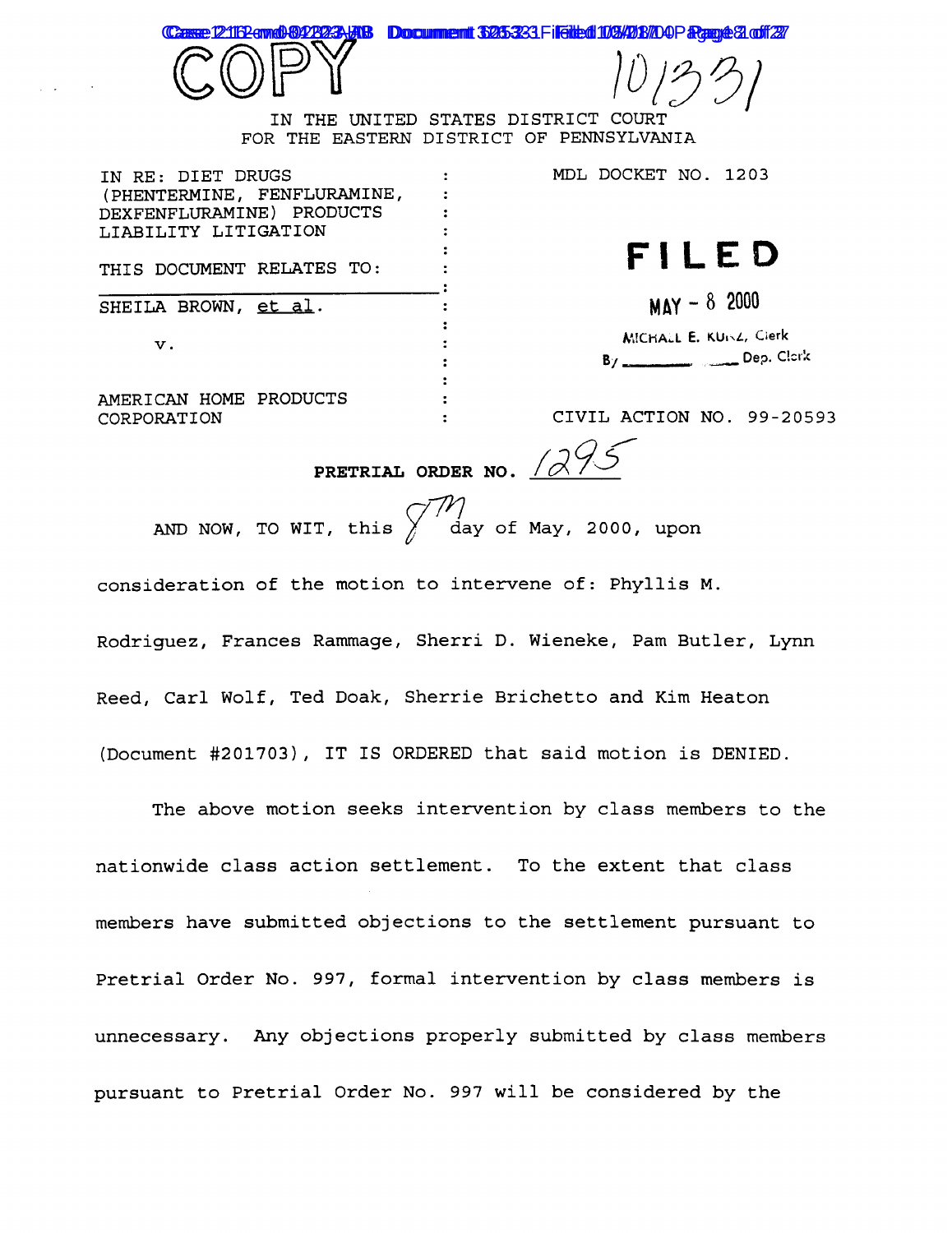### Case 2162 and 82223 HB Document 325331 Filed 103/08/00 Rage 2 of 27

court at the fairness hearing, commencing May 2, 2000. In addition, objectors and other eligible parties are already entitled to participate in discovery relating to the fairness and adequacy of the settlement without the need to intervene. See Pretrial Order Nos. 1071 and 1109. Thus, the court denies the motion to intervene.

> BY THE COURT: LOUIS C. BECHTLE, J.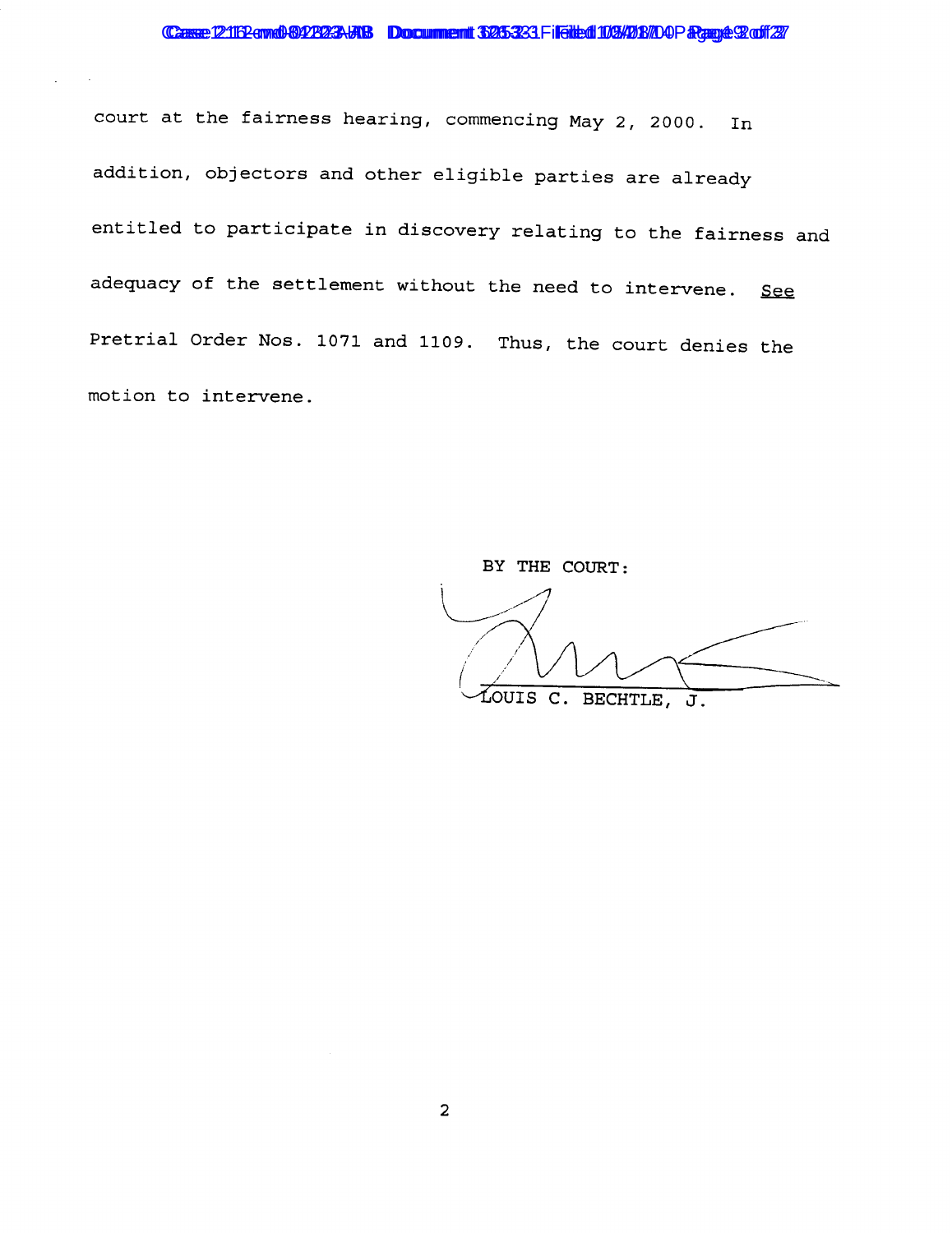Casse 12162ev+084262-3. AYB Document 325-3-4 File ted 11/2/4/1/14 Page 20 of 27

### EXHIBIT C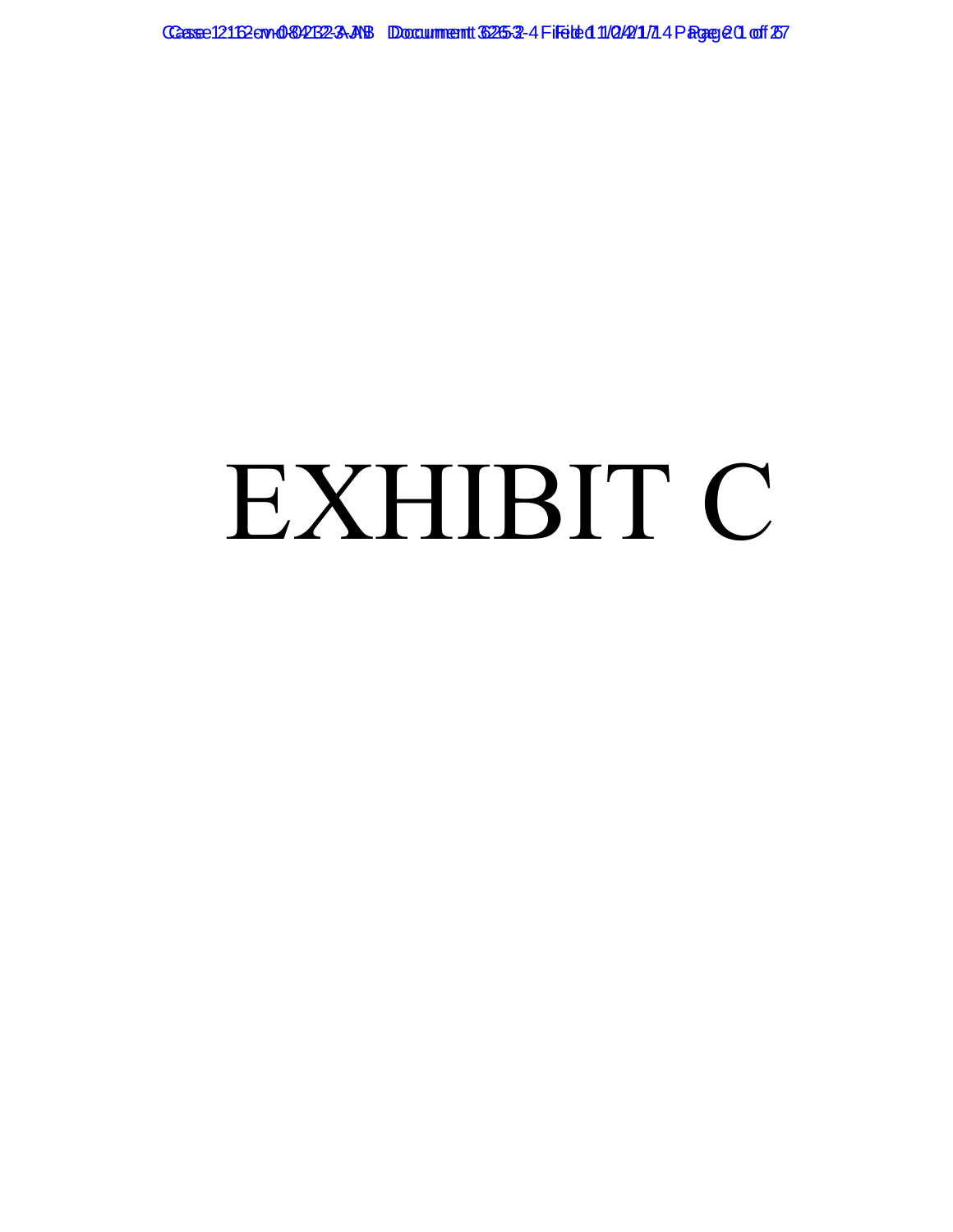### **OBJECTORS:**

Geri Maxwell 538 Village Drive Port Hueneme, CA 93041 Tel: (805) 488-6503

**OBJECTORS COUNSEL:** 

George W. Cochran, Esq. 2016 Sherwood Avenue Louisville, Kentucky 40205 (502) 690-7012 Tel: Email: lawchrist@gmail.com

Maria Marshall **Wayne Marshall** Gerri Marshall 9838 Twitty Lane Downey, CA 90249 Tel: (562) 806-5006



FILED

APR 1 8 2012

RICHARD W. WIEKING ORTHERN DISTRICT OF CALIFORM

### للح

### **UNITED STATES DISTRICT COURT** FOR THE NORTHEN DISTRICT OF CALIFORNIA

IN RE: TFT-LCD (FLAT PANEL **ANTITRUST LITIGATION,** 

No. m 07-1827 SI

**MDL No. 1827** 

### **APPLIES TO ALL INDIRECT-PURCHASER CLASS ACTIONS**

### OBJECTION TO SETTLEMENT AND MOTION FOR ATTORNEY'S FEES

Now come class members Geri Maxwell, Maria Marshall, Wayne Marshall and Gerri Marshall ("Objectors"), by and through counsel, and object to the proposed settlement and requested attorneys' fees. Objectors have standing to make this objection because they indirectly purchased a qualified LCD product in California from a settling Defendant during the class period. Objectors intend to attend the fairness hearing on May 18, 2012 through undersigned or associated counsel. Pursuant to the Court's Order (DE 4688), following is "a brief explanation of [Objectors'] reasons".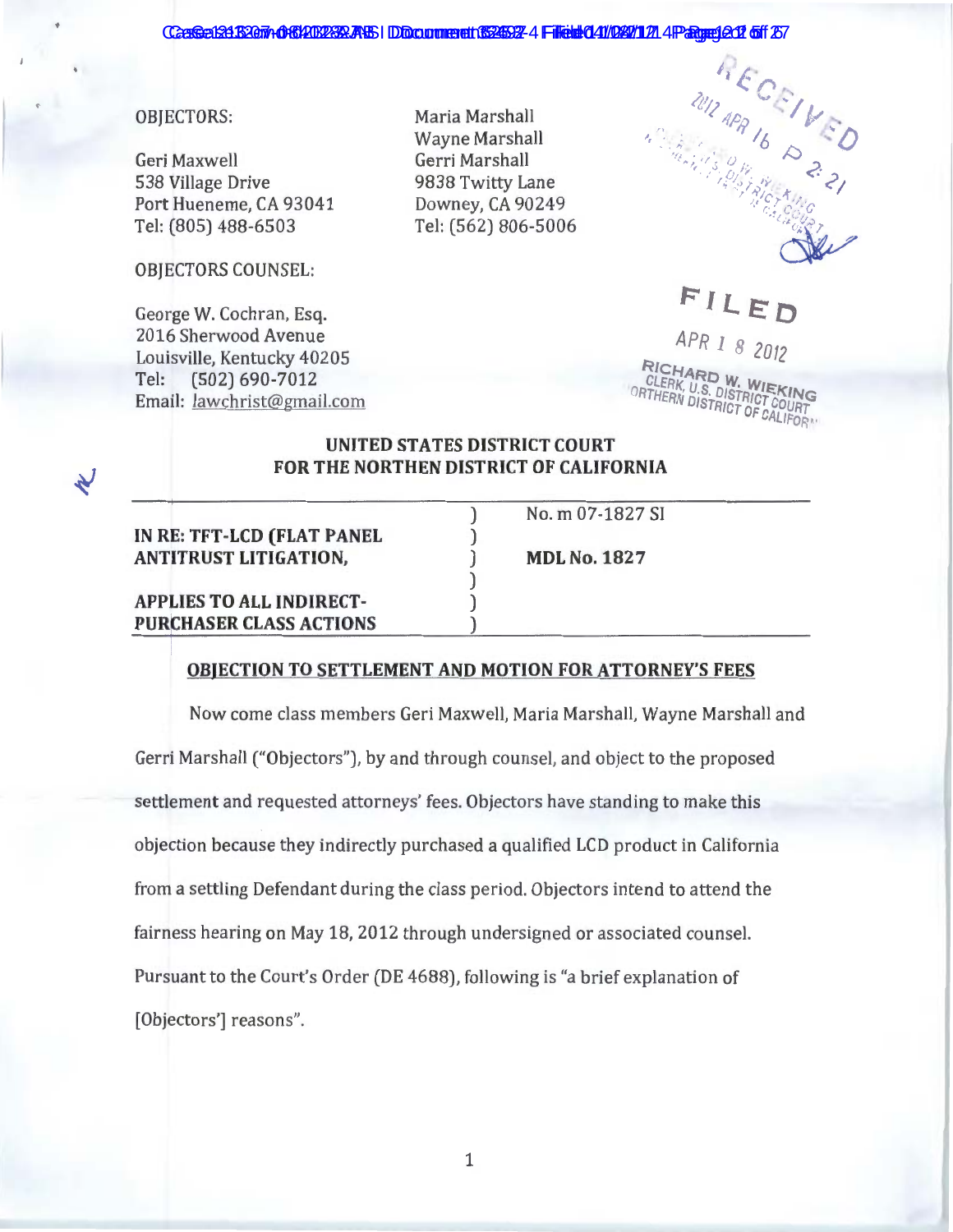### There Is Insufficient Information To Determine Whether The L Proposed Settlements And Attorneys' Fees Are Fair And Reasonable.

At the fairness hearing scheduled for May 18, 2012, the Court will determine whether: (1) the proposed settlements are fair, reasonable and adequate; and (2) final judgments should be entered dismissing class claims against the settling defendants with prejudice. To exclude herself from class treatment, Objectors had to notify the Court by April 13, 2012. The same deadline applies for objecting to the fairness of either the settlement or the attorneys' fees.

Although the deadline for "opting out" or objecting has arrived, there is insufficient information available upon which to make a reasoned decision. To quote the Notice of Proposed Settlement: "At this time, it is unknown how much each Class Member who submits a valid claim will receive." The notice indicates a general intent to establish a minimum award, but no commitment or figure is mentioned. Neither does it disclose the criteria for establishing a "valid" claim. How can class members decide whether to participate in a proposed settlement that doesn't even say if they will meet the standard for proving a claim?

For the same reason, Plaintiffs' "motion" for attorneys' fees is premature. Class counsel is seeking up to one-third of total recovery—far above this Circuit's normal ceiling—without providing any documentation to test the reasonableness of their request. When the Court approved attorneys' fees in the direct purchaser settlements, it was able to cross check the reasonableness of the request with the lodestar. Since much of the direct purchaser discovery also applies to the instant settlement, Objectors anticipate a much higher lodestar this time around. Absent full

 $\overline{2}$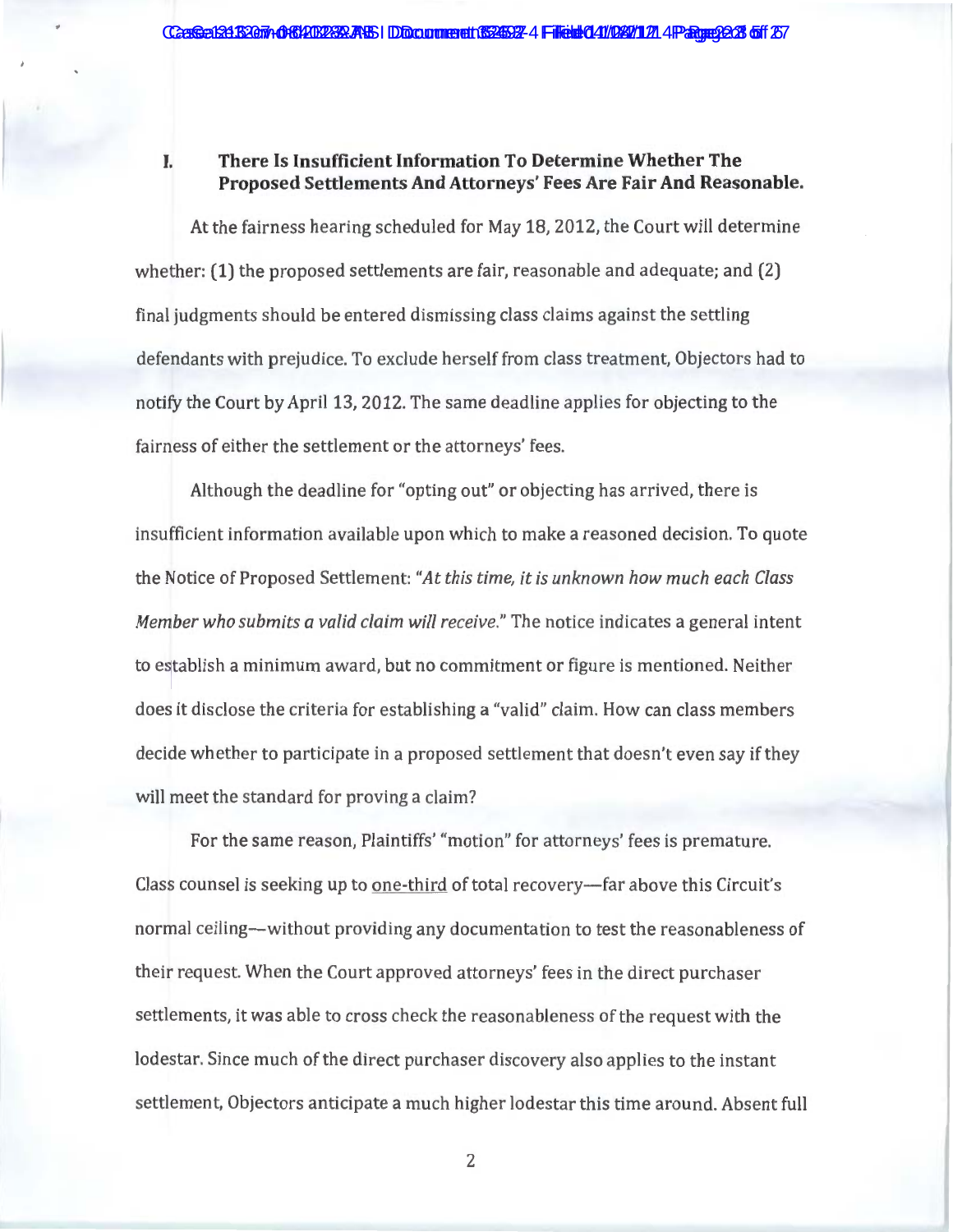disclosure of counsels' itemized billable hours and expenses, there is no way to gauge the reasonableness of Plaintiffs' request. Class members should not be expected to waive fundamental rights without knowing what they are signing. Because class counsel did not justify exceeding the Circuit's "bright line" test of 25%, their motion must fail.

### What Is Known Is Enough To Deny The Proposed Settlement. II.

What the class notice does disclose about the settlement is enough to see it is unreasonable. Significant financial incentives to class representatives and counsel betray any pretense of adequately representing class members' claims. On top of hundreds of millions of dollars promised to class counsel, each lead Plaintiff stands to gain \$15,000 if the settlement is approved. As guardian for the absentee members, the Court is duty-bound to closely scrutinize the fairness of the settlement proposed.

Upon close inspection, the settlement's blemishes stand out. The "pro rata" distribution of net settlement proceeds is probably the largest. This simplistic approach to allocating funds fails to recognize that not all state indirect purchaser laws—known as Illinois Brick repealer statutes—are created equal. California's legendary Cartwright Act raised the bar on consumer antitrust protection so high that most states have yet to clear it. Any litigator worth his salt would use California's statute to put the fear of God into these corporate Goliaths. That's really the only reason we are having a fairness hearing at all. In all "fairness", the settlement funds should be apportioned among class members according to the relative strength of their state protection.

3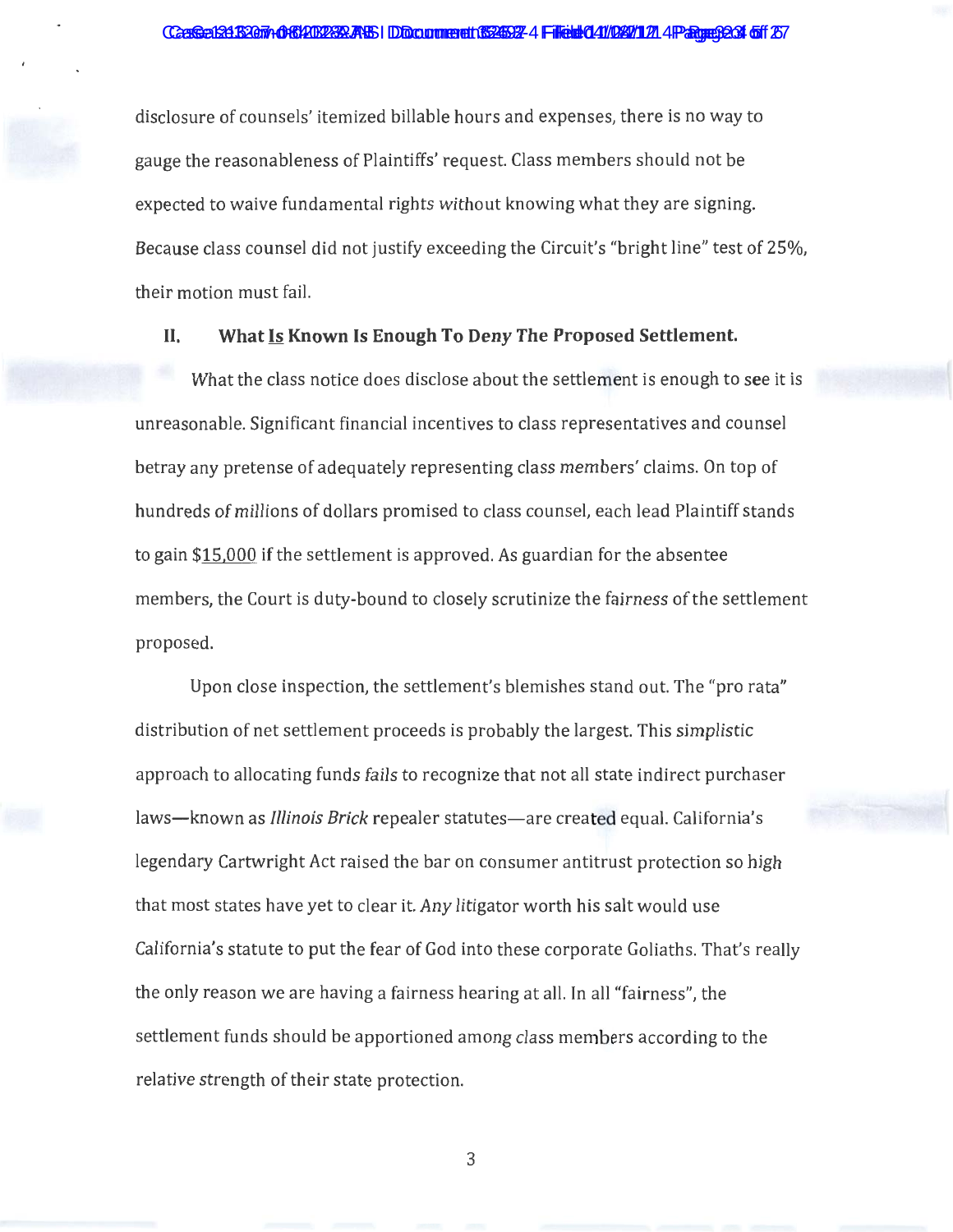Other glaring flaws in the proposed settlement include: (1) failure to establish criteria for proof of claim; (2) failure to guarantee a minimum recovery; (3) cy pres distribution of excess funds without trebling damages to successful claimants (as permitted by state statute); and (4) establishing deadlines for exclusions and objections before the motion for fees is properly supported.

### III. **Class Counsel's Motion For Fees Is Patently Unreasonable.**

Finally, there is no way counsel for Plaintiffs can justify a fee request equal to one-third of total recovery as it currently stands. As discussed, they provide no evidentiary support to rebut the presumption that a request exceeding 25% is unreasonable per se. The truth is that most class settlements of this magnitude fall closer to 20%. Moreover, the litigation's complexity and risk—primary factors relied upon in the direct purchaser litigation—do not apply with equal force to indirect purchasers. For the most part, pretrial discovery obtained in the former proceeding have benefitted the latter proceeding. As a result, the indirect purchaser litigation has been far less "labor intensive". To be logically consistent with its prior analysis, the Court would apply the same factors to significantly reduce the fee awarded.

### **CONCLUSION**

For the foregoing reasons, Objectors respectfully request that the Court:

- (1) Reject the proposed settlement as presented;
- (2) Refuse to enter final judgments dismissing class claims against the settling defendants with prejudice;
- (3) Deny the motion for attorneys' fees as presented;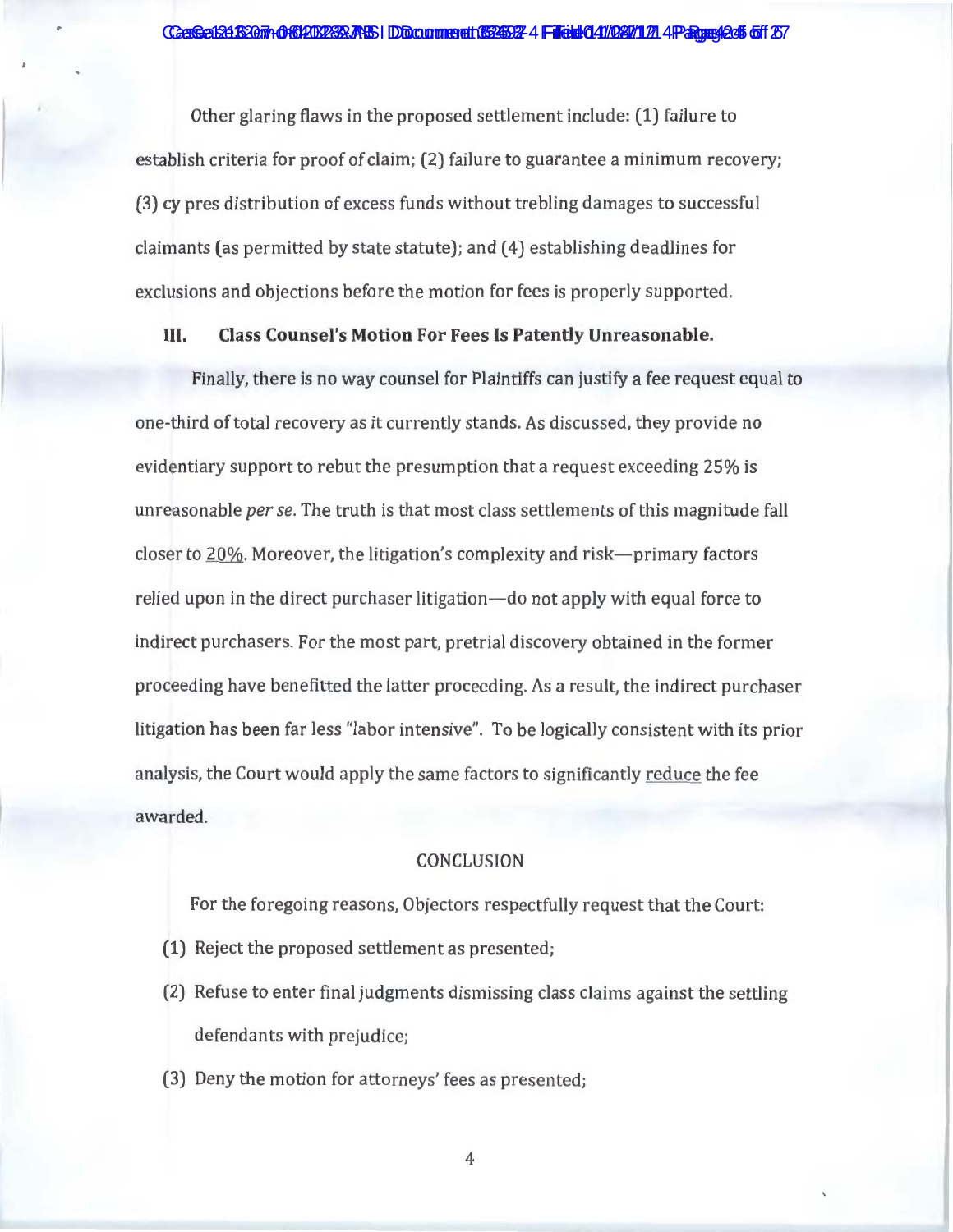(4) Order an amended notice of proposed settlement that includes:

- apportioning settlement funds among class members according to  $(i)$ relative strength of each state's indirect purchaser statute;
- $(ii)$ establishing clear criteria for proof of claim;
- $(iii)$ guaranteeing a minimum recovery for each eligible claimant;
- $(iv)$ allocating excess funds among successful claimants up to three times their initial award prior to cy pres distribution;
- extending "opt out" and objection deadlines until counsel's motion for  $(v)$ attorneys' fees is properly documented.

Respectfully Submitted, Geri Maxwell, Maria Marshall, Wayne Marshall, Gerri Marshall By their attorney,

### **AUTHORIZED SIGNATURE:**

De Wlat-

George W. Cochran 2016 Sherwood Avenue Louisville, Kentucky 40205 Tel: (502) 690-7012

### Certificate of Service

In compliance with the Court's Order regarding service of objections, I

hereby certify that a true copy of the foregoing was mailed to the following on or

before April 13, 2012:

Clerk's Office United States District Court for the District of Northern California 16th Floor 450 Golden Gate Avenue San Francisco, CA 94102

**LCD** Indirect Objections P.O. Box 8025 Faribault, MN 55021-9425

George W. Cochran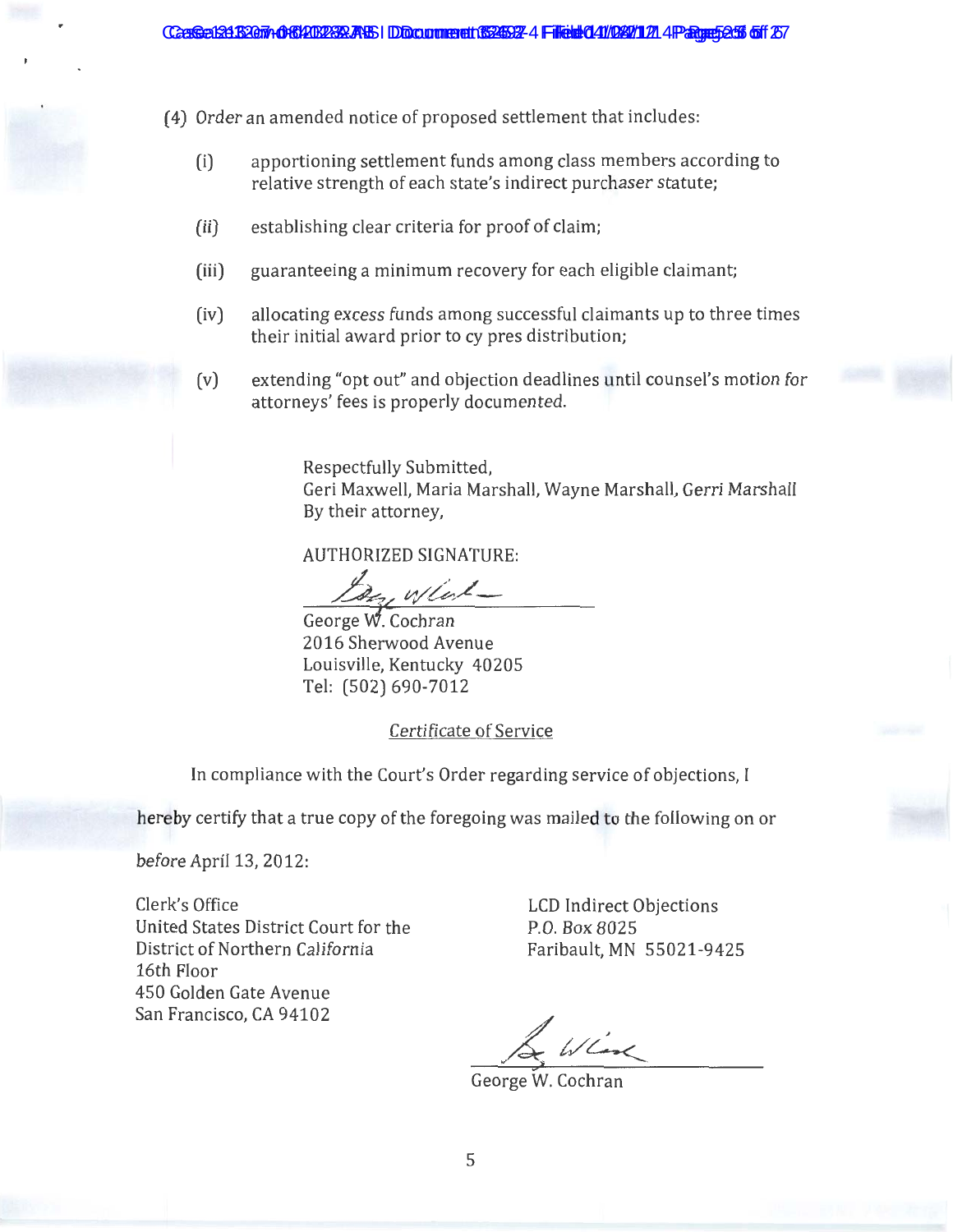### UNITED STATES DISTRICT COURT FOR THE EASTERN DISTRICT OF PENNSYLVANIA

| IN RE: NATIONAL FOOTBALL LEAGUE<br>PLAYERS' CONCUSSION INJURY<br><b>LITIGATION</b> | : No. 2:12-md-02323-AB<br>: MDL No. $2323$ |
|------------------------------------------------------------------------------------|--------------------------------------------|
| THIS DOCUMENT RELATES TO:                                                          | : Hon. Anita B. Brody                      |
| ALL ACTIONS                                                                        |                                            |
|                                                                                    |                                            |

### **ORDER**

AND NOW, on this \_\_\_\_\_\_\_ day of \_\_\_\_\_\_\_\_\_\_\_\_\_\_\_, 2014 upon consideration of

Co-lead Class Counsel's Motion to Strike the Late-filed Objection of Curtis L. Anderson, it is

hereby ORDERED, ADJUDGED and DECREED that said motion is GRANTED.

BY THE COURT:

Anita B. Brody, J.

 $\overline{\mathcal{L}}$  , and the set of the set of the set of the set of the set of the set of the set of the set of the set of the set of the set of the set of the set of the set of the set of the set of the set of the set of the s